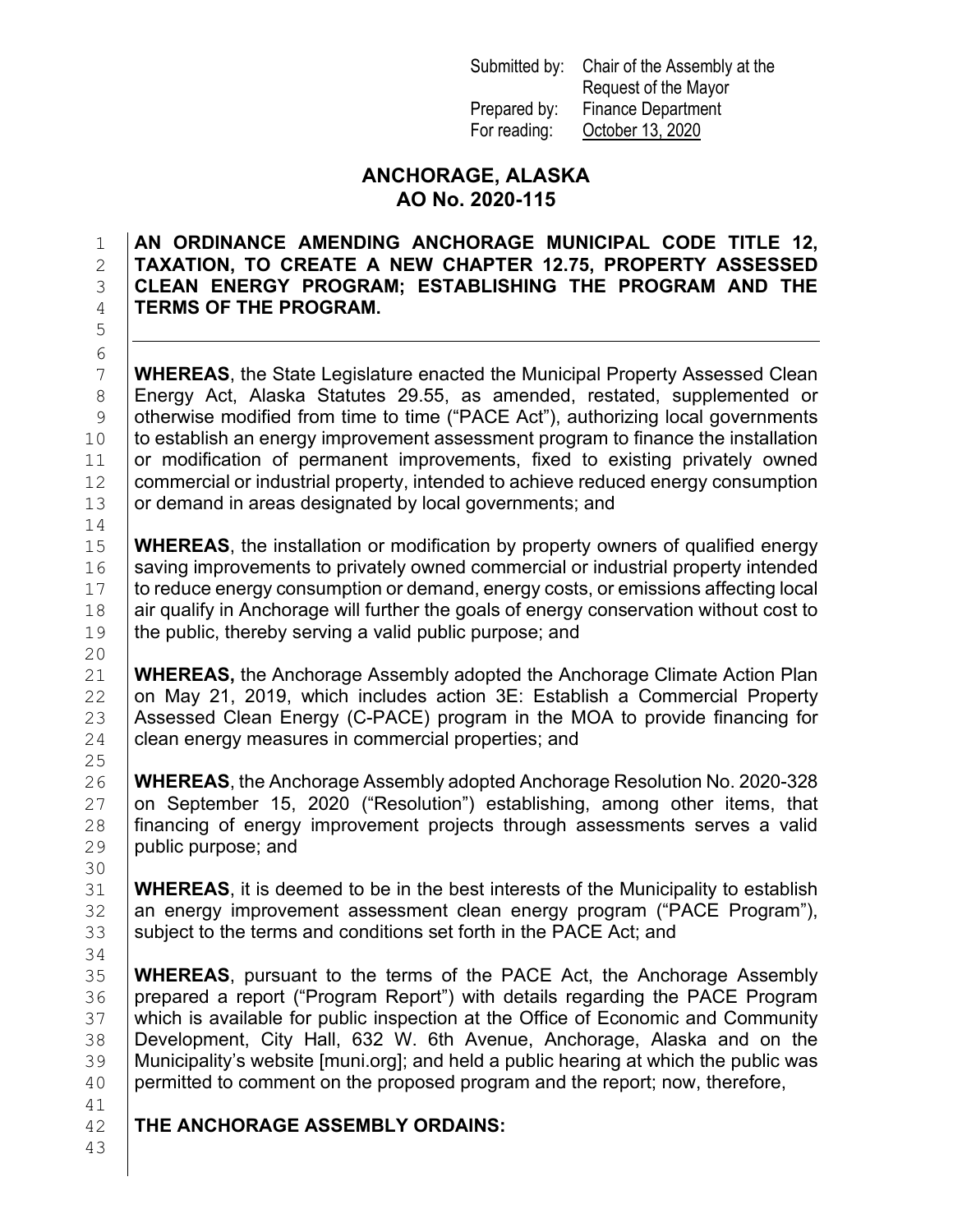1 **Section 1.** A substantially final form of the Program Report has been attached to this ordinance and is incorporated herein by reference. The Program Report, in 2 this ordinance and is incorporated herein by reference. The Program Report, in<br>3 substantially final form, has been approved by this legislative body subject to 3 substantially final form, has been approved by this legislative body subject to a appropriate insertions and revisions, and the same hereby is in all respects 4 appropriate insertions and revisions, and the same hereby is in all respects authorized approved and confirmed. authorized, approved, and confirmed.

**Section 2.** Anchorage Municipal Code title 12 is hereby amended and a new chapter 12.75 added to read as follows (the remainder of the title is not affected and 8 chapter 12.75 added to read as follows (*the remainder of the title is not affected and*  9 *therefore not set out)*:

## 11 **12.75 PROPERTY ASSESSED CLEAN ENERGY PROGRAM**

## 13 **12.75.010 Definitions.**

For the purposes of this chapter:

17 *Eligible Property* means a privately owned commercial or industrial property 18 located within the Municipality of Anchorage. Undeveloped property and<br>19 located within the Municipality of Anchorage. Undeveloped property and 19 **property undergoing development at the time of the assessment are not** 20 **Eliqible Properties**. Eligible Properties.

22 *Owner Contract* means a document executed by the municipality and the  $23$  record owner of an Eligible Property to impose an assessment to repay the  $24$  financing of a Qualified Improvement proiect on that property. financing of a Qualified Improvement project on that property.

*PACE* means property assessed clean energy.

28 *Qualified Improvements* are those eligible improvements under this chapter 29 **that are fixed to existing privately owned commercial or industrial property**<br>30 **common and are intended to reduce energy consumption or demand, energy costs, or** and are intended to reduce energy consumption or demand, energy costs, or 31 emissions affecting local air quality, including a product, device, or interacting<br>32 **converts of products** or devices that use energy technology to generate group of products or devices that use energy technology to generate 33 electricity, provide thermal energy, or regulate temperature.

35 *Third Party Administrator* means a third party contracted by the Municipality 36 to provide certain professional services necessary to administer the PACE<br>37 Program. Program.

## 39 **12.75.020 Establishing the PACE Program.**

41 A. The Municipality hereby establishes the PACE Program pursuant to<br>42 AS 29.55.100 - 29.55.165 to finance through assessments the 42 AS 29.55.100 - 29.55.165 to finance through assessments the 43 installation or modification of a Qualified Improvement project.

## 45 **12.75.030 The PACE Program Report.**

A. The terms of the PACE Program are set out in the Program Report 48 which shall be available at the Office of Economic and Community<br>49 Development, City Hall, 632 W. 6th Avenue, Anchorage, Alaska and 49 Development, City Hall, 632 W. 6th Avenue, Anchorage, Alaska and and the Municipality's website. muni.org. on the Municipality's website, muni.org.

6<br>7 10 12  $14$ <br> $15$ 16<br>17 21<br>22  $\frac{25}{26}$ 27<br>28

34<br>35

38<br>39

40

44<br>45

46<br>47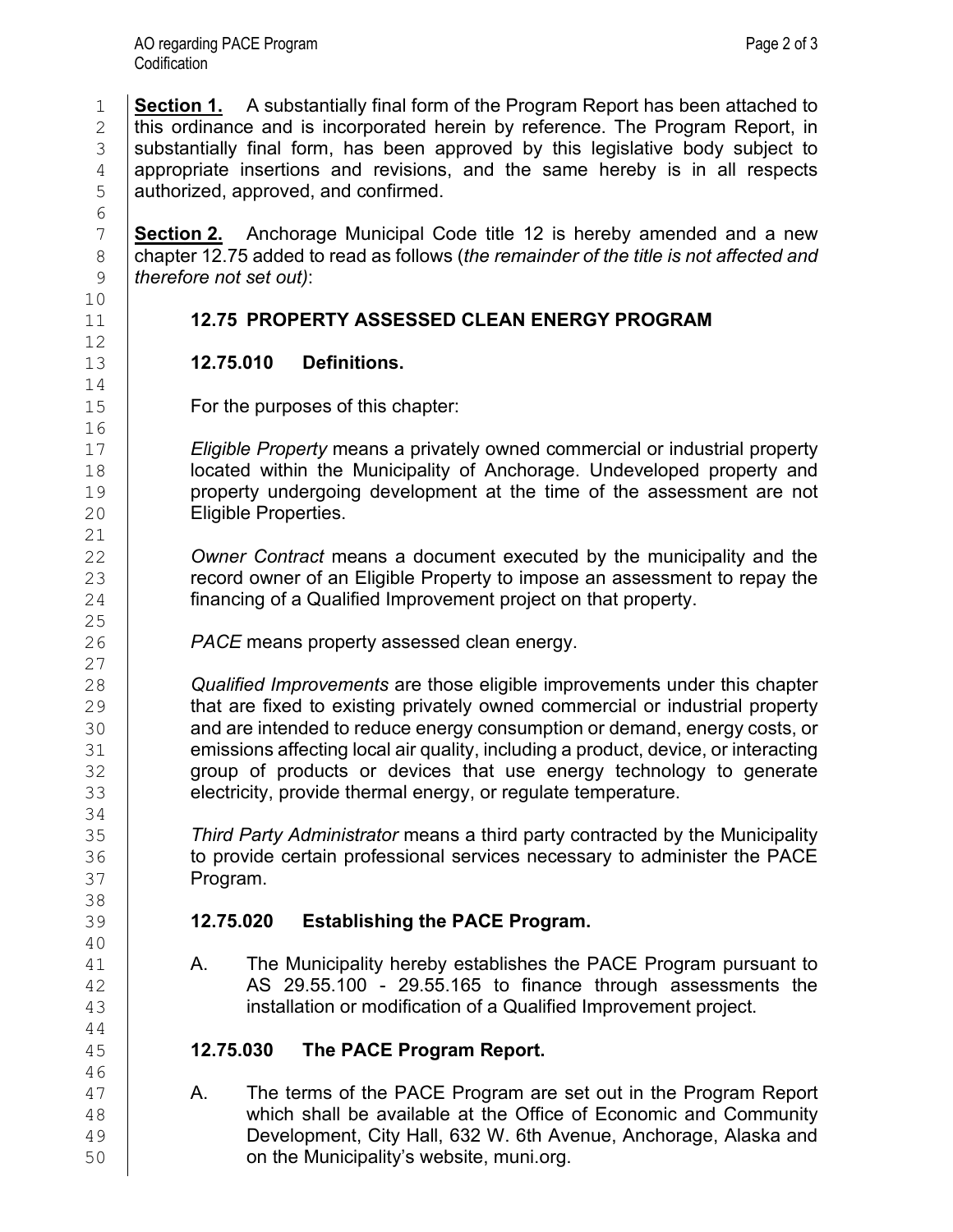# $\frac{1}{2}$ 2 **12.75.040 Administering the PACE Program.** 3 A. The municipality may:  $\begin{array}{c|c} 6 & 1. & \text{Hire and set the compensation of a program administrator and program of a program.} \end{array}$ program staff; or  $\begin{array}{c|c} 9 & 2. & \text{Contract for professional services necessary to administer a program.} \end{array}$ program. 12 **12.75.050 Fees.** 14 A. The municipality may impose fees to offset the costs of administering<br>15 **A. The PACE Program The fees authorized under this subsection may** 15 the PACE Program. The fees authorized under this subsection may<br>16 be assessed as a: be assessed as a: 18 18 1. Program application fee paid by the property owner applying to<br>19 19 the program; 21 2. Component of the interest rate on the assessment in the Owner<br>22 Contract: or Contract; or 3. Combination of 1 and 2 of this subsection. 26 **12.75.060 Appeals.** 28 Any decision of the municipal manager, the municipal manager's designee,<br>29 **Construents of Third Party Administrator** under this AMC chapter 12.75 may be reviewed 29 **or Third Party Administrator under this AMC chapter 12.75 may be reviewed**<br>30 **by the Office of Administrative Hearings in accordance with AMC chapter** by the Office of Administrative Hearings in accordance with AMC chapter  $\begin{array}{c|c} 31 & 3.60. \\ 32 & \text{State} \end{array}$ **State Law Reference-AS 29.55.100-165, Municipal Property Assessed** 33 Clean Energy Act 35 **Section 3.** This ordinance shall be effective immediately upon passage and approval by the Assembly. 39 PASSED AND APPROVED by the Anchorage Assembly this \_\_\_\_\_\_\_ day of \_\_\_\_\_\_\_\_\_\_\_\_\_\_\_\_\_\_\_\_\_\_, 2020.  $\frac{45}{46}$  ATTEST: Chair of the Assembly ATTEST: 47 48 49<br>50 Municipal Clerk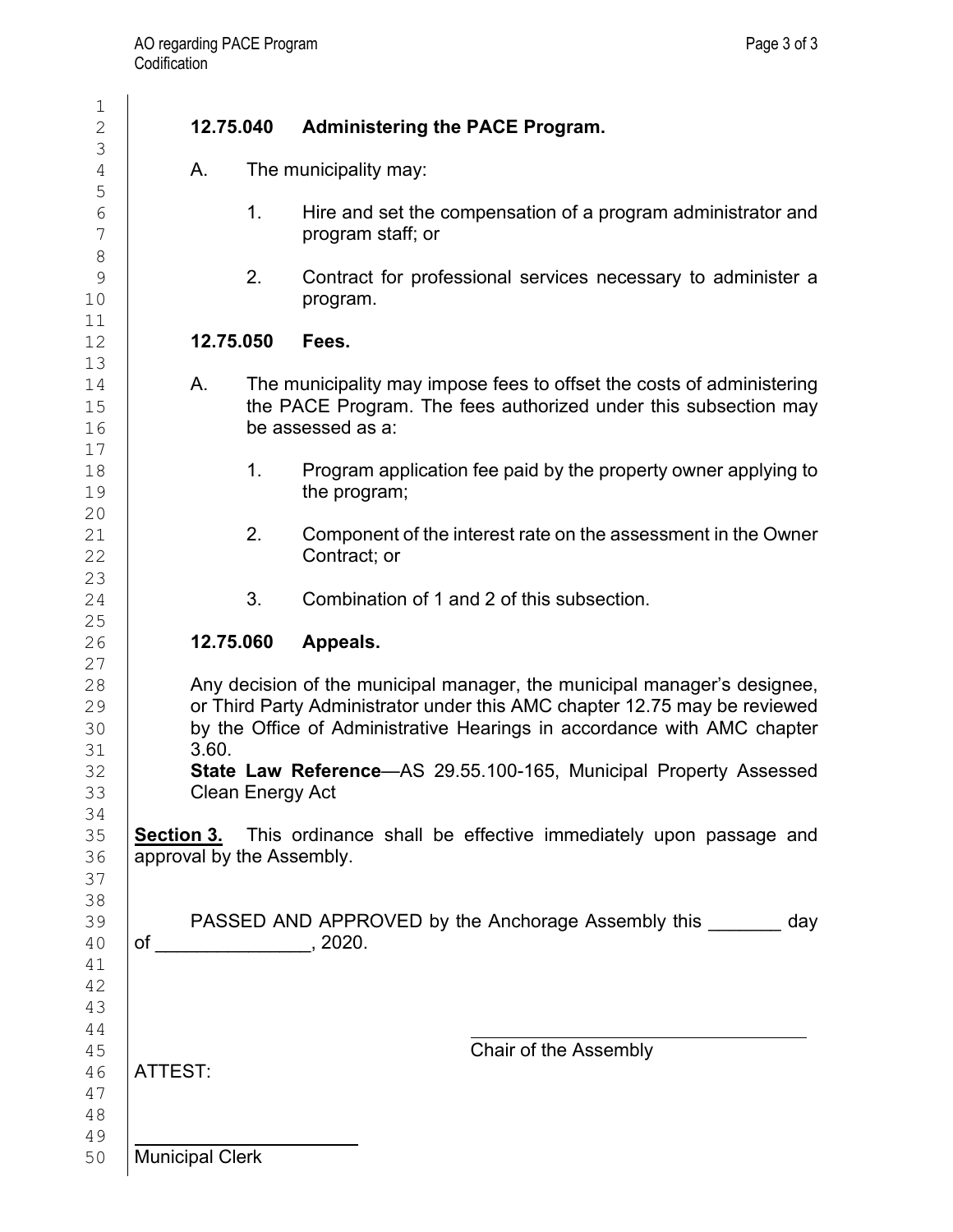

# **MUNICIPALITY OF ANCHORAGE**

# **Assembly Memorandum**

**No. AM 603-2020**

**Meeting Date: October 13, 2020**

# 1 **From: MAYOR**

## 3 **Subject: AN ORDINANCE AMENDING ANCHORAGE MUNICIPAL CODE**  4 **TITLE 12, TAXATION, TO CREATE A NEW CHAPTER 12.75,**  5 **PROPERTY ASSESSED CLEAN ENERGY PROGRAM;**  6 **ESTABLISHING THE PROGRAM AND THE TERMS OF THE**  7 **PROGRAM.**

8<br>9 9 The attached ordinance amends code to create an Anchorage Property Assessed 10 Clean Energy Program (PACE Program). The ordinance was a collaborative effort 11 Unith input from the Chief Financial Officer. the Real Estate Department. Legal. with input from the Chief Financial Officer, the Real Estate Department, Legal, 12 AWWU, the Treasury Department, and Property Appraisal.

13<br>14 14 The State Legislature enacted the Municipal Property Assessed Clean Energy Act,<br>15 Alaska Statutes 29.55 ("PACE Act"), authorizing local governments to establish an 15 Alaska Statutes 29.55 ("PACE Act"), authorizing local governments to establish an <br>16 **Peneral improvement assessment program. The Anchorage Assembly adopted** 16 Lenergy improvement assessment program. The Anchorage Assembly adopted 17 Lenchorage Resolution No. 2020-328 on September 15, 2020 establishing among Anchorage Resolution No. 2020-328 on September 15, 2020 establishing, among 18 other items, that financing of energy improvement projects through assessments<br>19 serves a valid public purpose by reducing energy costs, stimulating the economy. 19 serves a valid public purpose by reducing energy costs, stimulating the economy,<br>20 improving property valuation, reducing greenhouse gas emissions and creating 20 improving property valuation, reducing greenhouse gas emissions and creating<br>21 iobs. Per the PACE Act, this is the first step in a process required in establishing a 21 jobs. Per the PACE Act, this is the first step in a process required in establishing a  $22$  PACE Program. PACE Program.

- $\frac{23}{24}$ 24 The Municipality of Anchorage is the first local government to work towards<br>25 establishing a PACE Program in Alaska. The Program will be offered to 25 establishing a PACE Program in Alaska. The Program will be offered to 26 commercial property owners on a strictly voluntary basis with financing provided 26 commercial property owners on a strictly voluntary basis with financing provided  $27$  by private capital providers and not from public funds or resources. by private capital providers and not from public funds or resources.
- $\begin{array}{c} 28 \\ 29 \end{array}$

2

29 The PACE Program is an innovative financing program that enables owners of 30 commercial and industrial properties to obtain low-cost. long-term financing for 30 commercial and industrial properties to obtain low-cost, long-term financing for <br>31 energy efficiency improvements and renewable energy retrofits and then pay the 31 energy efficiency improvements and renewable energy retrofits and then pay the<br>32 costs back over time through a voluntary assessment. The unique characteristic 32 costs back over time through a voluntary assessment. The unique characteristic<br>33 of PACE assessments is that the assessment is attached to the property rather  $33$  of PACE assessments is that the assessment is attached to the property rather  $34$  than an individual. To date, 37 states and Washington D.C. have enabled PACE 34 than an individual. To date, 37 states and Washington D.C. have enabled PACE<br>35 legislation. PACE financing is intended to cover the full costs of eligible 35 | legislation. PACE financing is intended to cover the full costs of eligible<br>36 | improvements, with little or no up-front out-of-pocket cost to the owner, and 36 improvements, with little or no up-front out-of-pocket cost to the owner, and  $\overline{37}$  repayment made through assessments payments on the property. repayment made through assessments payments on the property.

38<br>39

Generally, as with other special assessments in Alaska, the assessment under a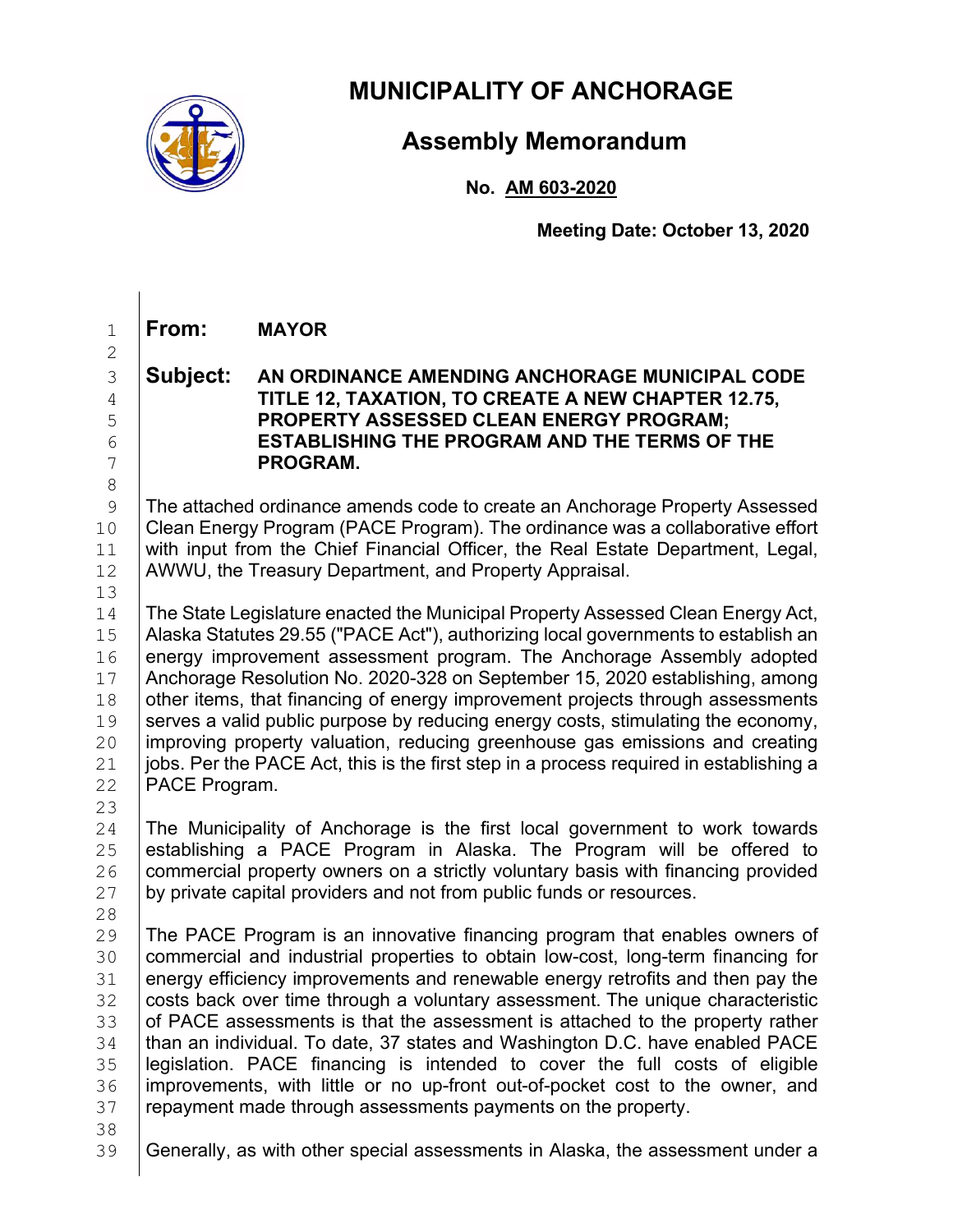1 PACE program is secured by a lien on the property and paid back over time. Like<br>2 other special assessments. PACE is non-accelerating, meaning current or past 2 other special assessments, PACE is non-accelerating, meaning current or past 3 due annual assessment payments will be collected each year while future<br>4 assessment payments stay with the property. The PACE repayment obligation 4 assessment payments stay with the property. The PACE repayment obligation<br>5 transfers automatically to the next owner if the property is transferred or conveved  $5$   $\,$  transfers automatically to the next owner if the property is transferred or conveyed<br> $6$   $\,$  or mav be voluntarily prepaid. This arrangement allows property owners to spread  $6$  or may be voluntarily prepaid. This arrangement allows property owners to spread<br>diffusion of energy improvements – such as energy-efficient boilers, upgraded  $7$  the cost of energy improvements – such as energy-efficient boilers, upgraded insulation, new windows, or solar installations – over the full expected life of the  $\begin{array}{c|c} 8 & \text{insulation, new windows, or solar installations} - \text{over the full expected life of the importance of the information.} \end{array}$ improvement.

10<br>11

11 PACE financing may only be used to pay for qualifying improvements to eligible 12 properties. The PACE Act defines "qualified improvements" as improvements that 12 properties. The PACE Act defines "qualified improvements" as improvements that 13 are fixed to existing privately owned commercial or industrial property and are  $\begin{array}{c|c|c|c|c} 13 & \text{are fixed to existing privately owned commercial or industrial property and are} \end{array}$  intended to reduce energy consumption or demand, energy costs, or emissions 14 intended to reduce energy consumption or demand, energy costs, or emissions at affecting local air quality. affecting local air quality.

 $\begin{array}{c} 16 \\ 17 \end{array}$ 17 The Municipality of Anchorage, through the Office Economic and Community<br>18 Development, will provide marketing of the Program and intake, review, and 18 Development, will provide marketing of the Program and intake, review, and 19 approval of applications from participating property owners. Established PACE 19 | approval of applications from participating property owners. Established PACE<br>20 | assessments will be provided by the Anchorage Water & Wastewater Utility 20 assessments will be provided by the Anchorage Water & Wastewater Utility<br>21 (AWWU) which currently acts as the Municipality of Anchorage's billing agent for 21  $(AWWU)$ , which currently acts as the Municipality of Anchorage's billing agent for <br>22 all special assessments. all special assessments.

23

24  $\mid$  The Municipality is responsible for recording the benefit assessment, billing per the <br>25  $\mid$  repayment schedule, processing payments and remitting funds. They 25 **repayment schedule, processing payments and remitting funds. They**<br>26 **are not** quaranteeing the collection of the funds. If a building owner is deficient or 26 are **not** guaranteeing the collection of the funds. If a building owner is deficient or <br>27 delinguent on their PACE assessment, the municipality remits only funds received 27 delinquent on their PACE assessment, the municipality remits only funds received  $28$  and is not responsible for delinquent collection. and is not responsible for delinquent collection.

29<br>30

30 In the event of delinquency, Municipal liens related to real property have first<br>31 priority, followed by C-PACE payments in arrears, followed by non-real property 31 priority, followed by C-PACE payments in arrears, followed by non-real property<br>32 municipal liens and assessments, followed by the first mortgage holder. The 32 | municipal liens and assessments, followed by the first mortgage holder. The 33 | municipality is not required to pay the capital lender if the owner is delinguent. The 33 municipality is not required to pay the capital lender if the owner is delinquent. The <br>34 municipality will enforce any delinguent assessment payment against the property 34 municipality will enforce any delinquent assessment payment against the property<br>35 for the benefit of Capital Provider in the same manner as a property tax lien against 35 for the benefit of Capital Provider in the same manner as a property tax lien against<br>36 freal property may be enforced by a local government under AS 29.45.320 -36  $\vert$  real property may be enforced by a local government under AS 29.45.320 – 37 29.45.470. 37 29.45.470.

38<br>39

39 There have been no foreclosures as a result of a delinquent C-PACE assessment<br>40 anywhere nationally. There have been a few owner-occupied businesses or 40 anywhere nationally. There have been a few owner-occupied businesses or all individuals who have declared bankruptcy – these bankruptcies were worked out 41 individuals who have declared bankruptcy – these bankruptcies were worked out  $\frac{42}{10}$  in the normal course of bankruptcy court and the assessment is typically paid by 42 in the normal course of bankruptcy court and the assessment is typically paid by  $\frac{43}{100}$  the senior lender to protect their position. the senior lender to protect their position.

 $44$ <br> $45$ 45 Developing a PACE program is recommended per the Anchorage Climate Action<br>46 Plan. adopted by the Anchorage Assembly on May 21, 2019 (AR 2019-158). Plan, adopted by the Anchorage Assembly on May 21, 2019 (AR 2019-158).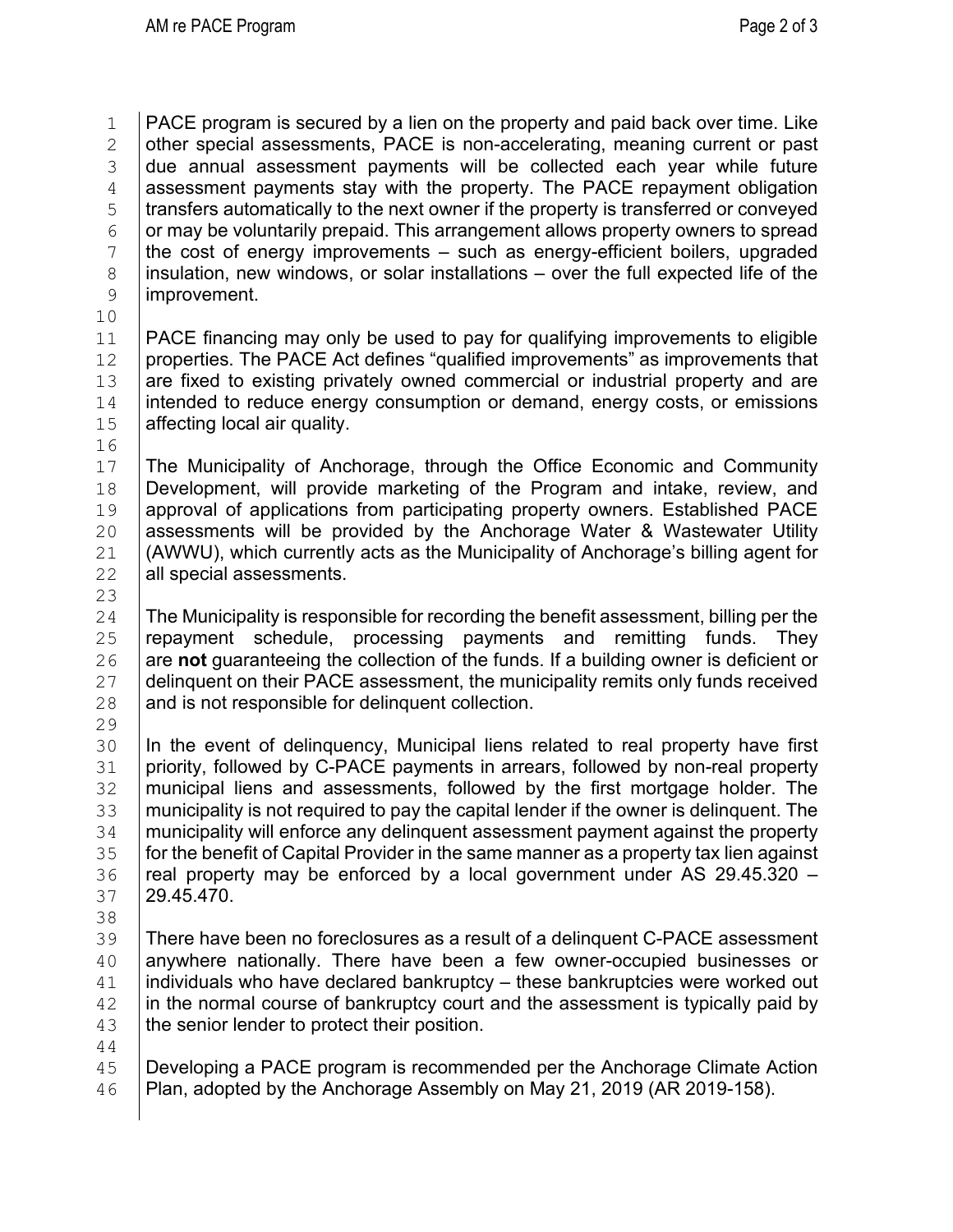$\frac{1}{2}$ 2 Because PACE utilizes the municipalities' existing method of levying and collecting<br>3 Dayments, added costs are expected to be minimal in early stages of the PACE  $\frac{3}{4}$  payments, added costs are expected to be minimal in early stages of the PACE<br>4 program. Nominal staff time will be reguired from existing staff to intake and review  $\frac{4}{5}$  program. Nominal staff time will be required from existing staff to intake and review<br> $\frac{5}{5}$  applications and to levy the assessment. Further, the Municipality may impose fees  $5$   $\mid$  applications and to levy the assessment. Further, the Municipality may impose fees<br>6  $\mid$  to offset the costs of administering the program. Such fees will be declared in the  $6$  to offset the costs of administering the program. Such fees will be declared in the  $7$  Anchorage PACF Program Application, the Owner and I ender Contracts, and in 7 Anchorage PACE Program Application, the Owner and Lender Contracts, and in<br>8 the Program Report. The contracts included in the Program Report attached to this  $8 \mid$  the Program Report. The contracts included in the Program Report attached to this<br>9  $\mid$  Ordinance are "form contracts" which are meant to serve as a sample contract and 9 | Ordinance are "form contracts" which are meant to serve as a sample contract and<br>not the final documents. This program is anticipated to be revenue neutral and thus 10 | not the final documents. This program is anticipated to be revenue neutral and thus<br>11 | no summary of economic effects is included. no summary of economic effects is included.

 $\begin{array}{c} 12 \\ 13 \end{array}$ 

# **THE ADMINISTRATION RECOMMENDS APPROVAL.**

 $14$ <br> $15$ 15 Prepared by: Shaina Kilcoyne, Energy and Sustainability Manager<br>16 **Prepared by:** Solid Waste Services 16 Solid Waste Services 17 Approved by: Christopher M. Schutte, Director<br>18 **Christopher M. Schutte, Director** 18 Concur: Community Development<br>
19 Concur: Mark Corsentino. General Manager 19 Concur: Mark Corsentino, General Manager<br>20 **Concur:** Anchorage Water and Wastewater I 20 <br>
21 Concur: 
21 Concur: 
21 Concuri 
21 Concuri Lance Wilber, Director 21 Concur: Lance Wilber, Director<br>22 Concur: Concured Concident Conce<br>Office of Management 22 Office of Management and Budget<br>22 Opera Buka, CFO 23 Concur: Alexander Slivka, CFO<br>24 Concur: Kathrvn R. Vogel. Muni 24 Concur: Kathryn R. Vogel, Municipal Attorney<br>25 Concur: William D. Falsey, Municipal Manager 25 Concur: William D. Falsey, Municipal Manager<br>26 Respectfully submitted: Ethan A. Berkowitz, Mayor Ethan A. Berkowitz, Mayor

- 
- 27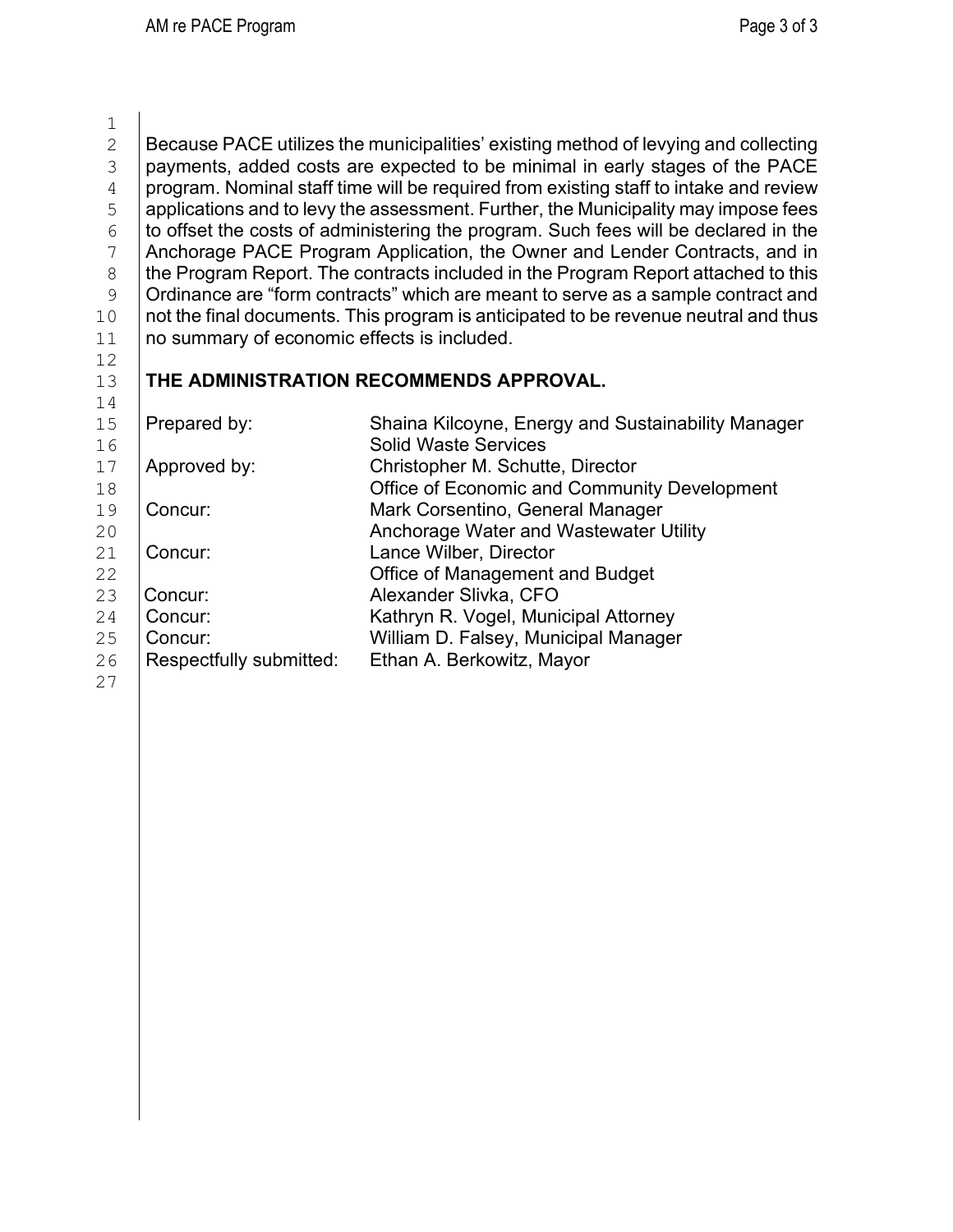

### **REPORT REQUIRED BY ALASKA STATUTES 29.55**

#### **FOR PROPOSED ANCHORAGE PROPERTY ASSESSED CLEAN ENERGY (PACE) PROGRAM**

#### **Introduction**

This report (**"Report"**) is adopted by the Anchorage Assembly for its Property Assessed Clean Energy ("PACE") program ( **"Program")** in accordance with the requirements of the Municipal Property Assessed Clean Energy Act, Alaska Statutes 29.55 et seq. as amended (**the "PACE Act"**).

The Municipality of Anchorage and its constituents benefit when older existing buildings are modified with new technology and equipment that increases energy efficiency or improves air quality. As described in this Report, the Municipality of Anchorage is establishing the Program as a means to provide private sector investment in energy efficiency. The Program will be offered to commercial property owners on a strictly voluntary basis with financing provided by private capital providers and not from public funds or resources.

Authorized under the PACE Act enacted in 2017, the Program is an innovative financing program that enables owners of privately owned commercial and industrial properties to obtain low-cost, long-term financing for energy efficiency improvements, and renewable energy retrofits. PACE financing is intended to cover the full costs of eligible improvements, with little or no up-front out-of-pocket cost to the owner, and repayment made through assessment payments on the property.

Generally, as with other special assessments in Alaska, the assessment under a PACE program is secured by a lien on the property and paid back over time. Like other special assessments, PACE is non-accelerating, meaning current or past due annual assessment payments will be collected each year while future assessment payments stay with the property. The PACE repayment obligation transfers automatically to the next owner if the property is transferred or conveyed or may be voluntarily prepaid. This arrangement allows property owners to spread the cost of energy improvements – such as energy-efficient boilers, upgraded insulation, new windows, or solar installations – over the full expected life of the measure.

Assessments are a tool which local governments in Alaska levy on real property to finance public improvement projects including water and sewer systems. PACE builds on a long history of using such assessments. As such, the Municipality of Anchorage finds that Qualified Improvements, as defined herein, financed through PACE serve a valid public purpose. These Qualified Improvements may: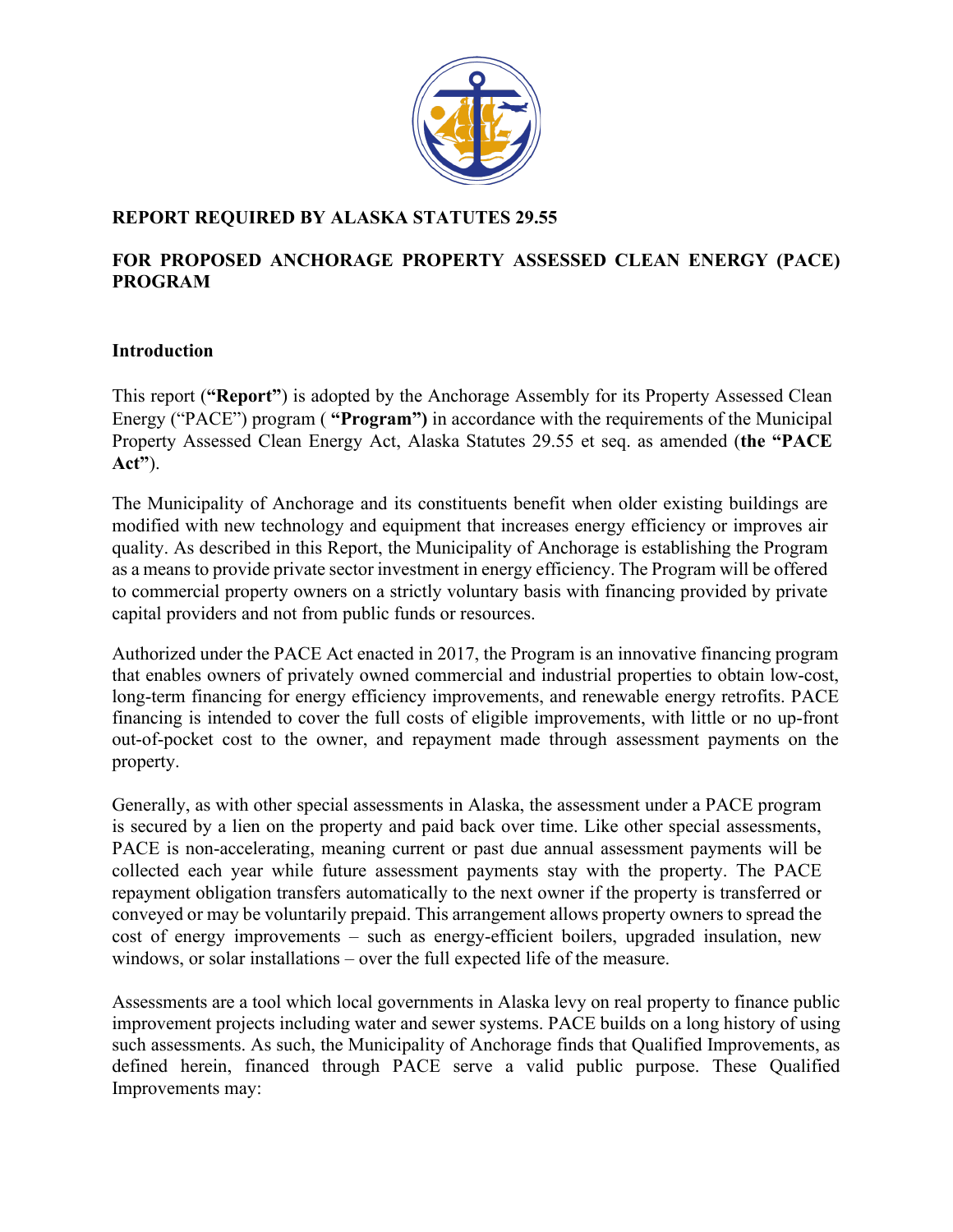- Enable property owners and occupants to save money in utility and maintenance costs;
- Reduce demand on the electricity grid;
- Mitigate greenhouse gas emissions associated with energy generation;
- Enhance the value and efficiency of existing buildings;
- Boost the local economy by creating new job opportunities for laborers and new business opportunities for contractors, engineers, commercial lenders, professionals, and equipment vendors and manufacturers;
- Increase business retention and expansion in the PACE region by enabling cost effective energy saving updates to existing property; and
- Improve the health and safety and productivity of building occupants; and
- Improve productivity through optimized energy usage.

Reasonable administrative fees (**"Program Administration Fee")** may be charged, pursuant to the PACE Act, by the Municipality of Anchorage to pay administrative costs of the Program. Additionally, the PACE Act authorizes local government to enter into a contract with a third party to provide certain professional services necessary to administer the Program (the **"Third Party Administrator"**). The Municipality of Anchorage may delegate certain administration activities under the Program to a Third Party Administrator.

The PACE Act limits "**Eligible Properties"** to privately owned commercial and industrial properties located within the Municipality of Anchorage. Undeveloped property and property undergoing development at the time of the assessment are not deemed Eligible Properties under the PACE Act.

PACE financing may be used to pay for qualifying improvements to Eligible Properties. The PACE Act defines **"Qualified Improvements"** are those improvements that are fixed to existing privately owned commercial or industrial property and are intended to reduce energy consumption or demand, energy costs, or emissions affecting local air quality, including a product, device, or interacting group of products or devices that use energy technology to generate electricity, provide thermal energy, or regulate temperature.

The following items may constitute Qualified Improvements:

- High efficiency heating, ventilating and air conditioning ("HVAC") systems
- High efficiency chillers, boilers, and furnaces
- High efficiency water heating systems
- Energy management systems and controls
- High efficiency lighting system upgrades
- Building enclosure and envelope improvements
- Heat recovery and steam traps
- Solar photovoltaic systems
- Solar thermal systems
- Water conservation and wastewater recovery and reuse systems that save energy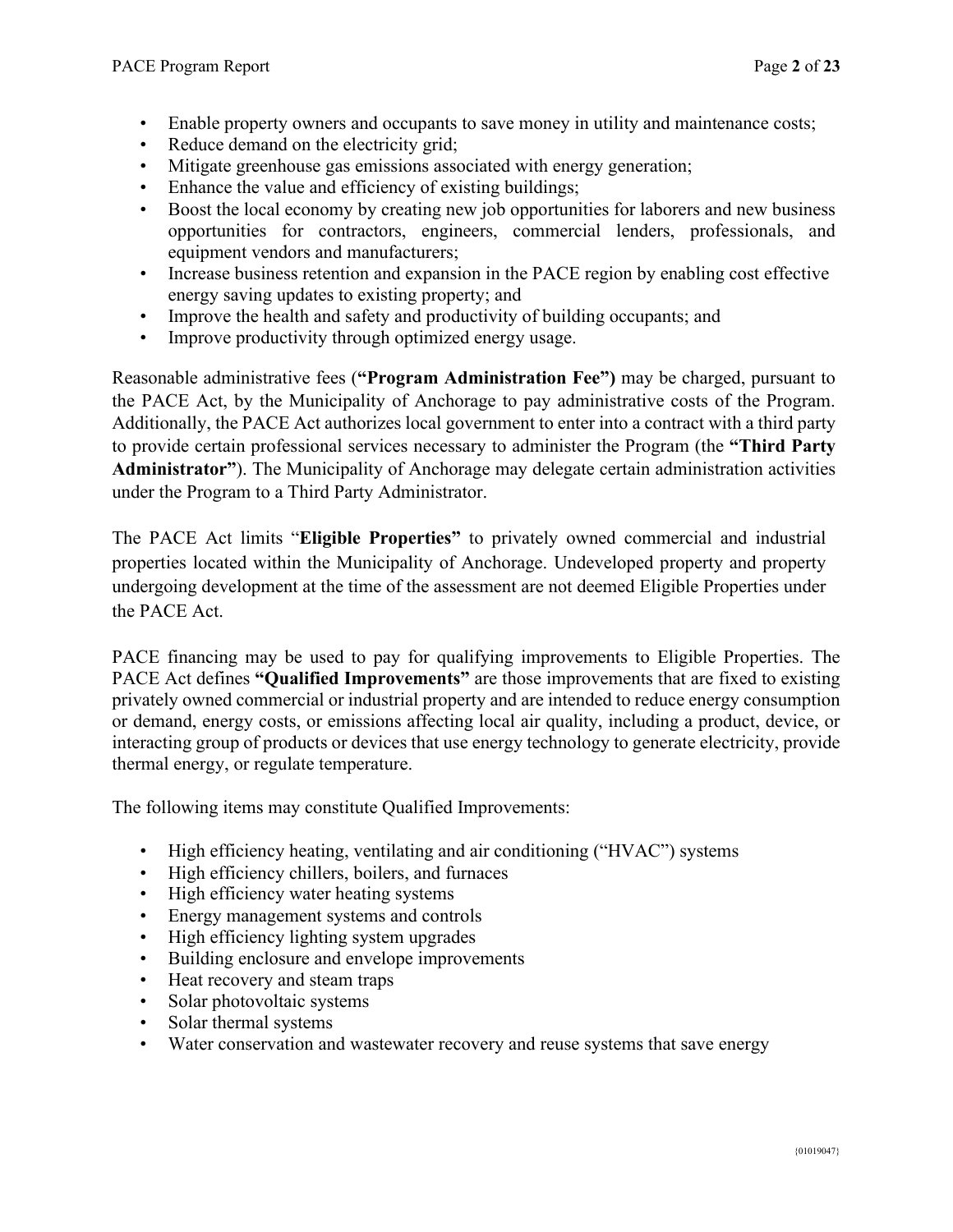For purposes of the PACE Act, a "**Capital Provider**" is a third-party provider of PACE financing. The PACE Act does not establish criteria for financial institutions or investors to serve as Capital Providers.

The Program will operate as an open market in which property owners have the flexibility to select their preferred Capital Provider for financing a Qualified Improvement located on an Eligible Property. The open market model gives property owners access to a range of private Capital Providers who offer competitive rates and financing terms and conditions. No exclusivity will be provided to Capital Providers, and the property owners will retain the right to choose the type and provider of financing that works best for their business needs.

The Municipality of Anchorage does not, and will not (i) guarantee or imply that funding will automatically be provided from a Capital Provider, (ii) imply or create any approval, endorsement, or responsibility for, any Capital Providers; or (iii) create any type of express or implied favoritism for eligible Capital Providers.

#### **Components of the Program**

As required under Section 29.55.110 of the PACE Act, the following describes Program requirements:

a. Map of Region. A map of the boundaries of the region included in the Program is attached to this Report as  $Exhibit 1$ . The region encompasses the Municipality of Anchorage.

b. Form Contract with Owner. A form contract between the Municipality of Anchorage and the record owner of the Eligible Property (the **"Owner Contract"**) is attached as Exhibit 2. It specifies the terms of the assessment under the Program and the property owner's obligation to repay financing to the Capital Provider through assessments imposed and serviced by the Municipality of Anchorage.

c. Form Contract with Capital Provider. A form contract between the Municipality of Anchorage and a Capital Provider chosen by a property owner (the **"Capital Provider Contract"**) is attached to this Report as Exhibit 3. It specifies the financing and servicing of the debt through assessments by the Municipality of Anchorage.

d. Qualified Improvements. Qualified Improvements under the Program must: (a) be fixed to existing privately owned commercial or industrial property; and (b) be intended to reduce energy consumption or demand, energy costs, or emissions affecting local air quality, including a product, device, or interacting group of products or devices that use energy technology to generate electricity, provide thermal energy, or regulate temperature. The Program may not be used to finance improvements to undeveloped lots or lots undergoing development at the time of the assessment.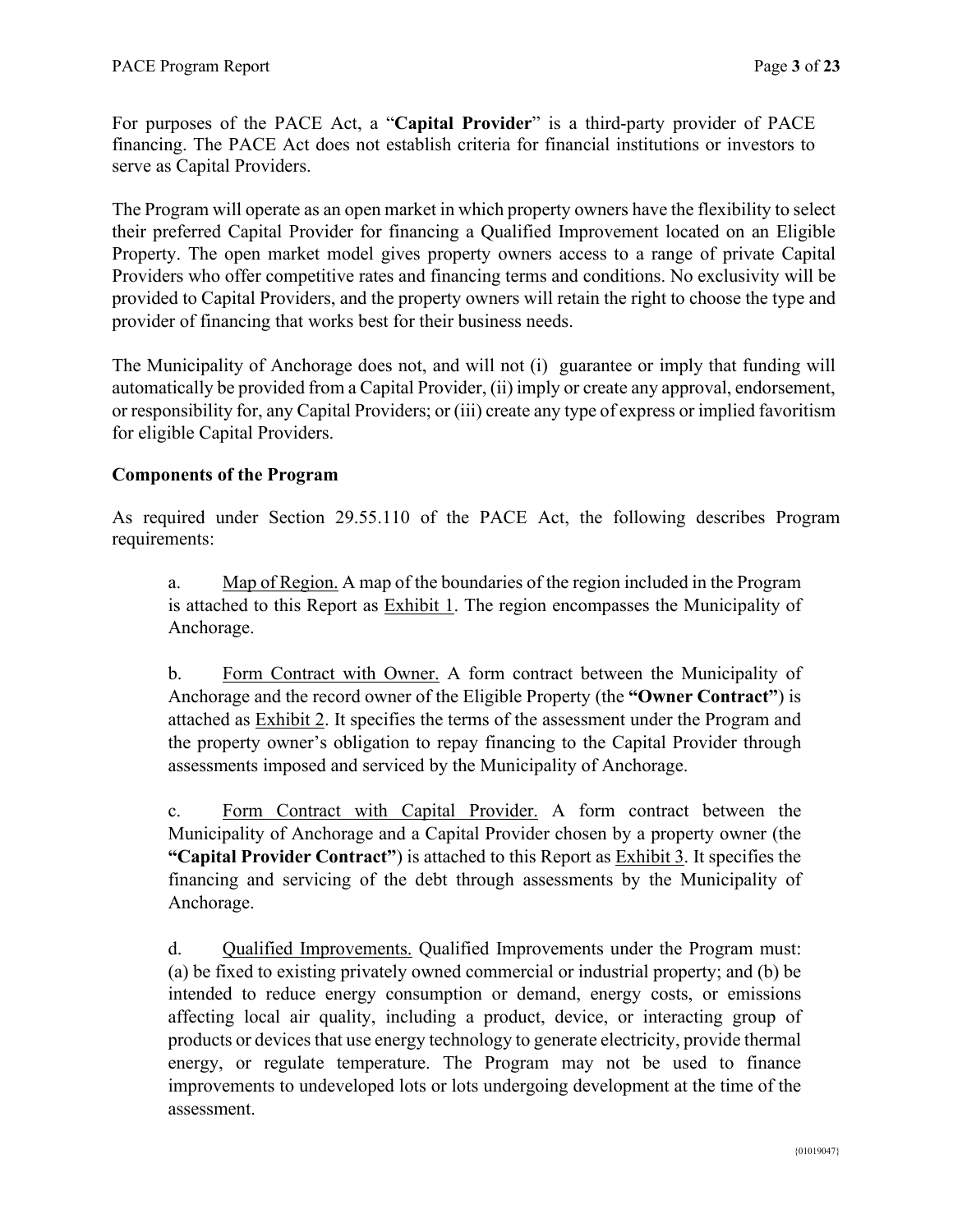e. Plans for Ensuring Sufficient Capital. The Municipality of Anchorage intends to adopt an ordinance ("Ordinance") establishing and approving the Program, which is inclusive of this Report. The Ordinance allows Capital Providers to extend financing to property owners for Qualified Improvements. Financing documents executed between owners and Capital Providers will describe the terms of the financing. The Municipality of Anchorage will enter into a written contract with a record owner of an Eligible Property to impose an assessment to secure the financing and to service assessments to repay the financing.

f. No Use of Bonds or Public Funds. The Municipality of Anchorage does not intend to issue bonds or use any other public monies to finance Qualified Improvement projects under the Program. Property owners will obtain all financing from the Capital Providers they choose.

g. Limit on Length of Assessment. The total financing repaid by assessments may not exceed 20 years or the useful life of the Qualified Improvement project that is the basis for the assessment, whichever is shorter.

h. Application Process and Eligibility Requirements. The Municipality of Anchorage or Third Party Administrator will accept applications from property owners and Capital Providers seeking to finance Qualified Improvements under the Program. Each application must include:

- i. A description of the specific Qualified Improvements to be installed or modified on the property;
- ii. The amount of the assessment;
- iii. A copy of a title report of the property dated within [60] days of application submission to evidence a) that the property owner requesting to participate in the Program is the legal record owner of the benefitted property; b) the legal description of the specific real property to which the Qualified Improvements will be permanently fixed; and c) any mortgages or liens encumbering the property;
- iv. A copy of the written consent of any holder of a mortgage lien on the property, as described in Section (k) below;
- v. Statement from the Capital Provider that all financial eligibility requirements of the owner as described in Section (i) have been satisfied; and
- vi. A copy of the energy review as described in Section l.i.

i. Financial Eligibility Requirements. A Capital Provider, chosen by the property owner will assume full responsibility for determining whether a property owner has demonstrated their ability to repay the financial obligations of the PACE assessments through appropriate underwriting factors, including: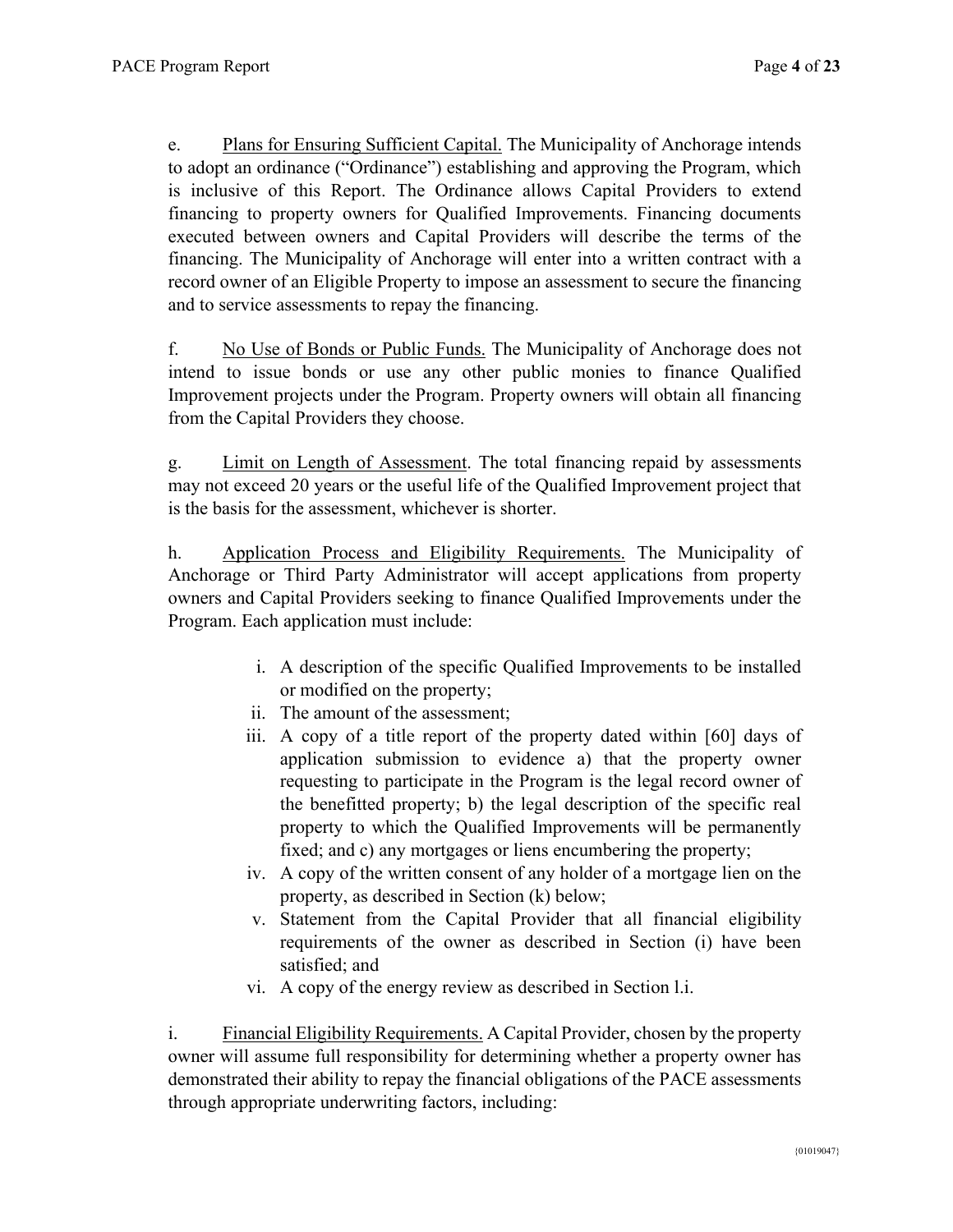- i. That the property owner requesting to participate in the Program is the legal record owner of the benefitted property;
- ii. That the property owner is current on mortgage and property tax payments;
- iii. That that the property owner is not insolvent or in bankruptcy proceedings;
- iv. That the period of assessment does not exceed 20 years or the useful life of the Qualified Improvement that is the basis for the assessment, whichever is shorter;
- v. That the total financing repaid by assessments does not exceed 20 percent of the assessed value of the property at the time of program application. However, if the total financing repaid by assessments does not exceed 50 percent of the assessed value of the property at the time of program application, the property owner may apply for a waiver from the Municipality of Anchorage or Third Party Administrator, as applicable, to exceed the limitation under this requirement. Such a waiver must include a reasonable justification acknowledged in writing by the property owner and capital provider and address the interests of potential tenants and future property owners; and
- vi. That the total financing repaid by assessment is exceeded by the projected monetary savings to the property owner over the life of the assessment as a result of the Qualified Improvement project.

j. Imposition and Collection of Assessments. Pursuant to an Owner Contract, a property owner will request that the Municipality of Anchorage impose, and the Municipality of Anchorage will agree to impose, an assessment on the Property, as set forth in a Notice of Contractual Assessment Lien which will be filed in the property records of the recording district of the Municipality of Anchorage. The Owner Contract and Capital Provider Contract will provide that the Municipality of Anchorage will agree to place the relevant assessment payment amounts on the subject property's tax bill or a stand-alone bill, to collect such assessments payments, and to enforce any delinquent assessment payment against the property for the benefit of Capital Provider in the same manner as a property tax lien against real property may be enforced by a local government under AS 29.45.320 – 29.45.470.

k. Mortgage Lender Notice and Consent. Before the Municipality of Anchorage enters into an Owner Contract to impose an assessment to repay the financing of Qualified Improvements under AS 29.55.100, the property owner shall give each holder of a mortgage lien on such property at least thirty (30) days' written notice of the intention of the property owner to participate in a program under AS 29.55.100 and obtain a written consent of assessment from each holder of a mortgage lien on such benefitted property.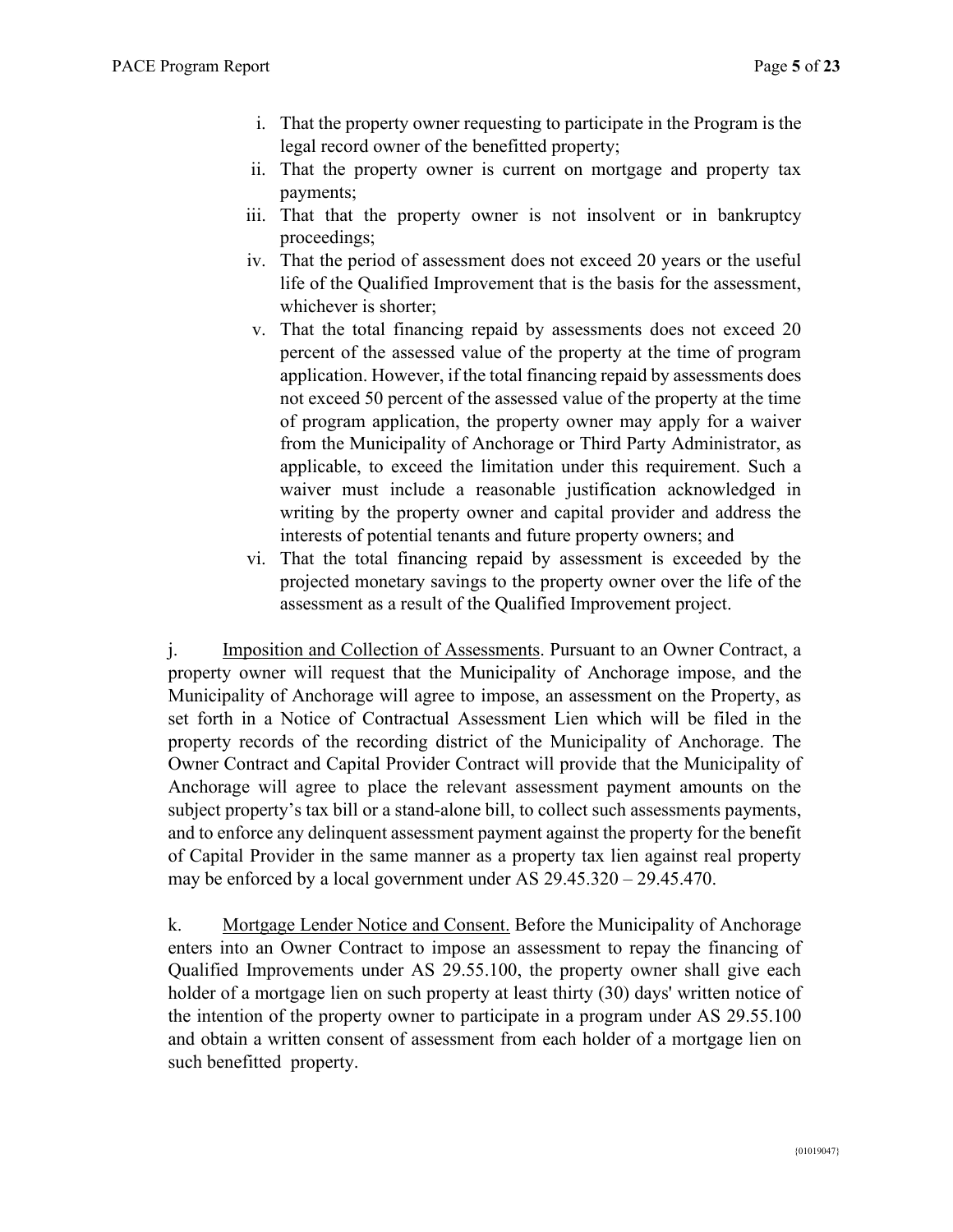l. Energy Review. The record owner of property on which an assessment is imposed shall obtain from an independent, third-party qualified energy auditor:

- i. A review of the energy or emissions baseline conditions and the projected reduction in energy costs, energy consumption or demand, or emissions affecting local air quality, as appropriate, for each proposed Qualified Improvement; and
- ii. For each completed Qualified Improvement, verification that such Qualified Improvement project was properly completed and is operating as intended.

m. Marketing and Education Services. The Municipality of Anchorage, or Third-Party Administrator, as applicable, will provide marketing and education services for the Program. The Municipality of Anchorage may subsequently enter into agreements or memorandums of understanding with one or more other local governments, nonprofit organizations, or private entities that promote energy conservation and/or economic development to provide marketing and education services for the Program.

n. Quality Assurance and Antifraud Measures. The Municipality of Anchorage, or Third-Party Administrator, as applicable, will institute quality assurance and antifraud measures for the Program. The Municipality of Anchorage or Third-Party Administrator, as applicable, will review each PACE application and supporting documents for compliance with this Report. The application and required attachments will identify and supply the information necessary to ensure that the property owner, the property itself, and the proposed Qualified Improvements all satisfy the Program underwriting and technical standard requirements included in this Report. The verification requirement under Section l.ii will be collected by the Municipality of Anchorage or Third-Party Administrator, as applicable, upon the completion of approved Qualifying Improvements.

o. Insurance Requirements. As part of an application for PACE financing, the property owner will submit evidence of insurance against damage to the Qualified Improvement; insurance shall be required for the term of the assessment.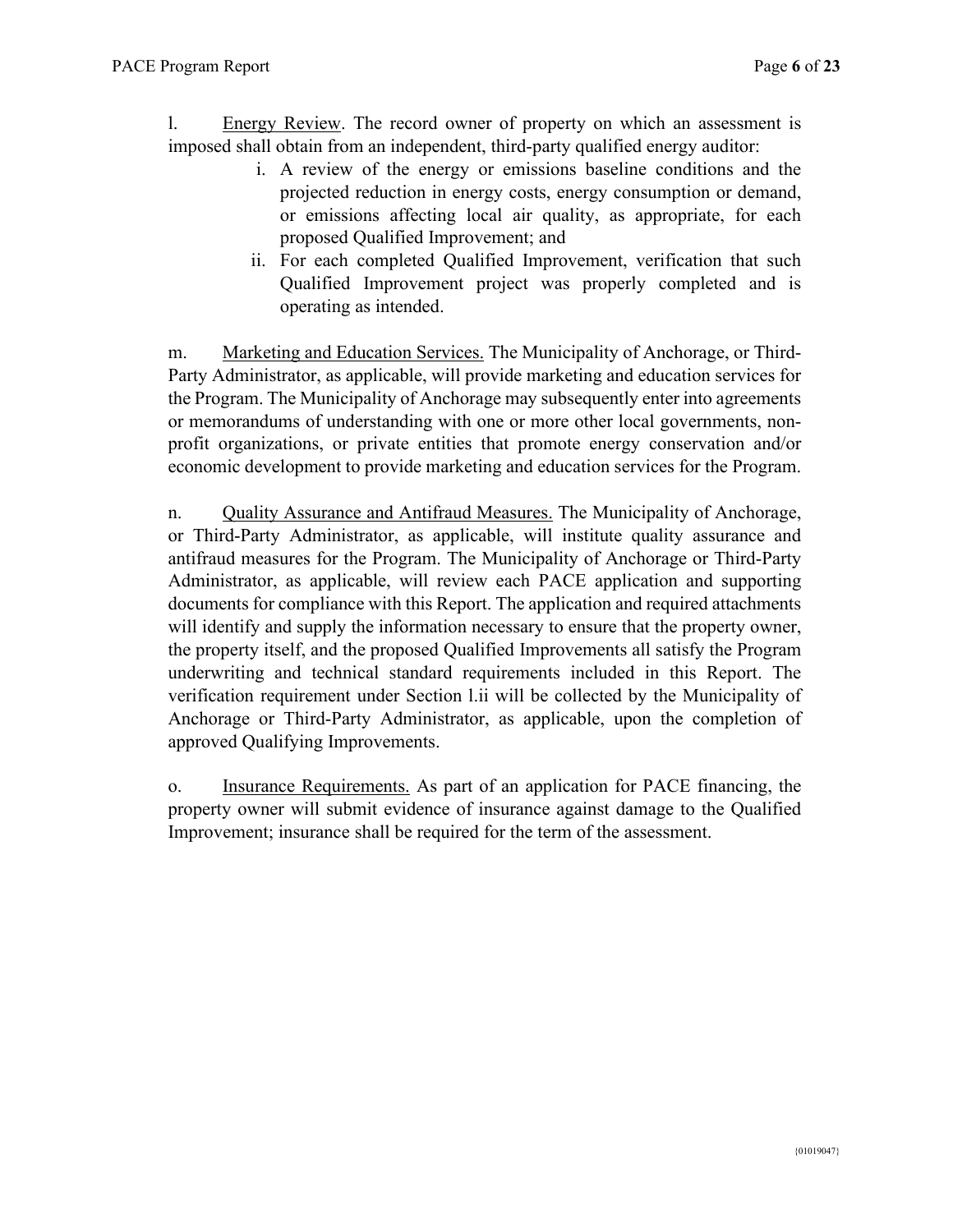#### **EXHIBIT 1**

## **MAP OF PACE REGION**

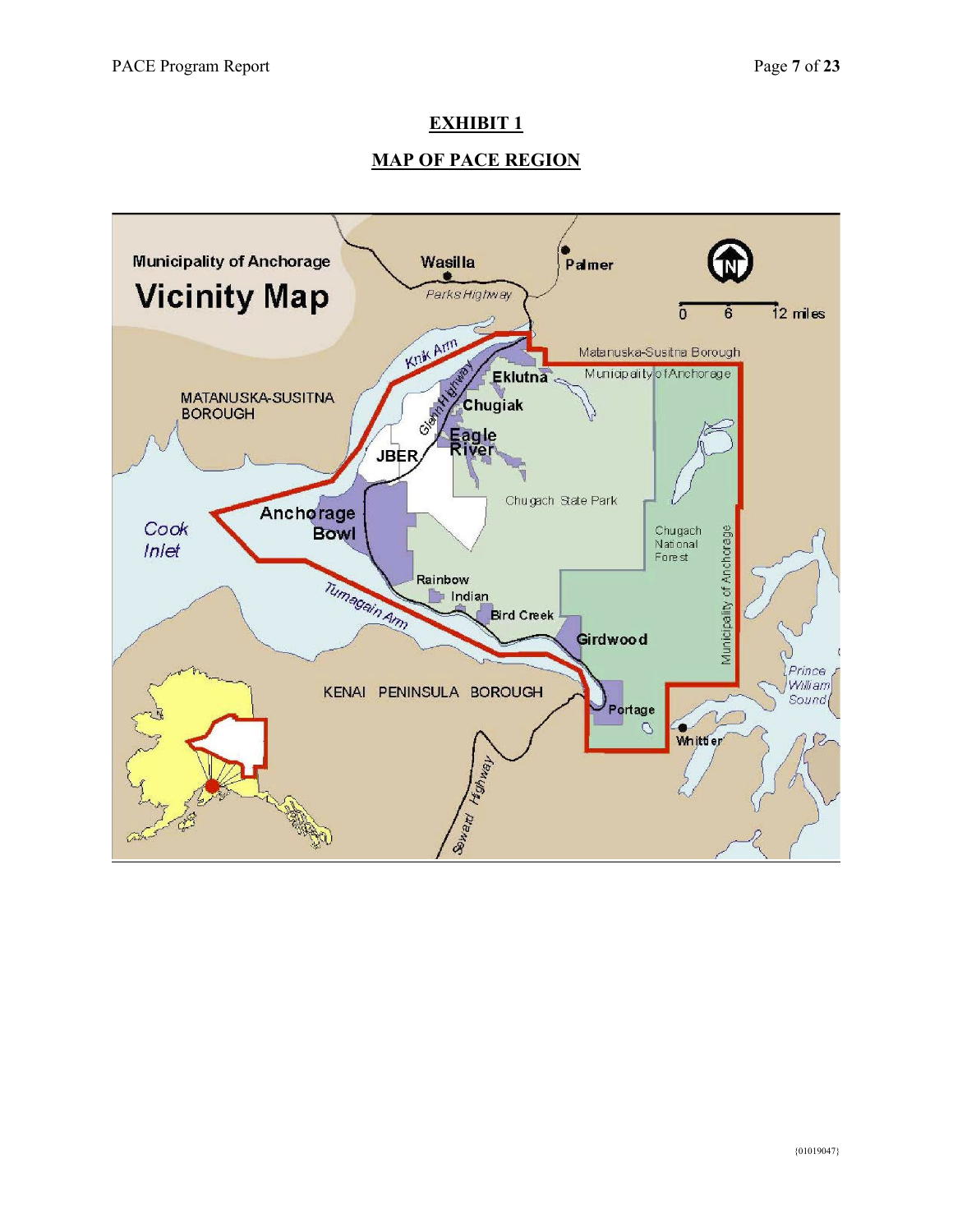#### **EXHIBIT 2**

#### **FORM CONTRACT WITH OWNER**

THIS PROPERTY ASSESSED CLEAN ENERGY ("PACE") OWNER CONTRACT ("Owner Contract") is made as of the \_\_\_\_\_\_\_ day of \_\_\_\_\_\_\_\_, \_\_\_\_\_\_, by and between the Municipality of Anchorage, and  $($ "Property Owner").

#### **RECITALS**

A. The Municipal Property Assessed Clean Energy Act, Alaska Statutes 29.55, as amended from time to time (the "PACE Act"), authorizes the governing body of a local government to establish an energy improvement assessment program and designate a region within the local government's jurisdiction within a local government may enter into written contracts with record owners of existing privately owned commercial or industrial property to impose assessments on the property to finance the installation or modification of permanent improvements fixed to the property to achieve reduced energy consumption or demand, energy costs, or emissions affecting local air quality, including a product, device, or interacting group of products or devices that use energy technology to generate electricity, provide thermal energy, or regulate temperature.

B. The Municipality of Anchorage has established a program under the PACE Act (the Program") pursuant to an ordinance dated and calculated a adopted by the Anchorage "PACE Program") pursuant to an ordinance dated Assembly (the "Ordinance"), and a resolution dated, September 15, 2020, (the "Resolution"), collectively "the Anchorage PACE Legislation". The Municipality of Anchorage will enter into the Assessment, this Owner Contract and the Capital Provider Contract described herein, and has designated the entire territory within the Municipality of Anchorage as a region ("Region") within which the Municipality of Anchorage and the record owners of such real property may enter into written contracts to impose assessments to repay the financing by owners of qualified improvements on the owner's property pursuant to the PACE Program.

C. Property Owner is the legal and record owner of the qualified real property, located within the Region at \_\_\_\_\_\_\_\_\_\_\_\_\_\_\_\_\_\_\_\_, Alaska and more particularly described in Exhibit A. attached hereto and incorporated herein (the "Property").

D. Property Owner applied to participate in the PACE Program by installing or modifying on the Property certain permanent improvements which are intended to reduce energy consumption or demand, and which are or will be fixed to the Property as qualified improvements, as set forth in the PACE Act and PACE Program (the "Qualified Improvements"). The cost of installation or modification of such Qualified Improvements and all related eligible costs pursuant to the PACE Act and otherwise described in the PACE Program have been determined to be a qualified energy improvement project and collectively referred to herein as the "Project". Property Owner has requested that the Municipality of Anchorage enter into this Owner Contract pursuant to the PACE Act and the PACE Program and has requested the Municipality of Anchorage to impose an assessment (the "Assessment") on the Property as set forth in the Notice of Contractual Assessment Lien to be filed in the property records of the recording district of the Municipality of Anchorage (the "Notice of Contractual Assessment Lien"), a copy of which is attached hereto as Exhibit B and made a part hereof, to repay the financing of such Project.

E. The financing of such Project will be provided to Property Owner by

\_\_\_\_\_\_\_\_\_\_\_\_\_\_\_\_\_\_\_\_ (together with its successors and assignees, "Capital Provider"), a qualified Capital Provider selected by Property Owner, pursuant to a written contract executed by Capital Provider and the Municipality of Anchorage as required by Section 29.55.105 of the PACE Act and by the PACE Program (the "Capital Provider Contract"). The financing for the Project will include only those costs and fees for which an assessment may be imposed under the PACE Act and Pace Program. The Municipality of Anchorage has agreed to maintain and continue the Assessment for the benefit of Capital Provider until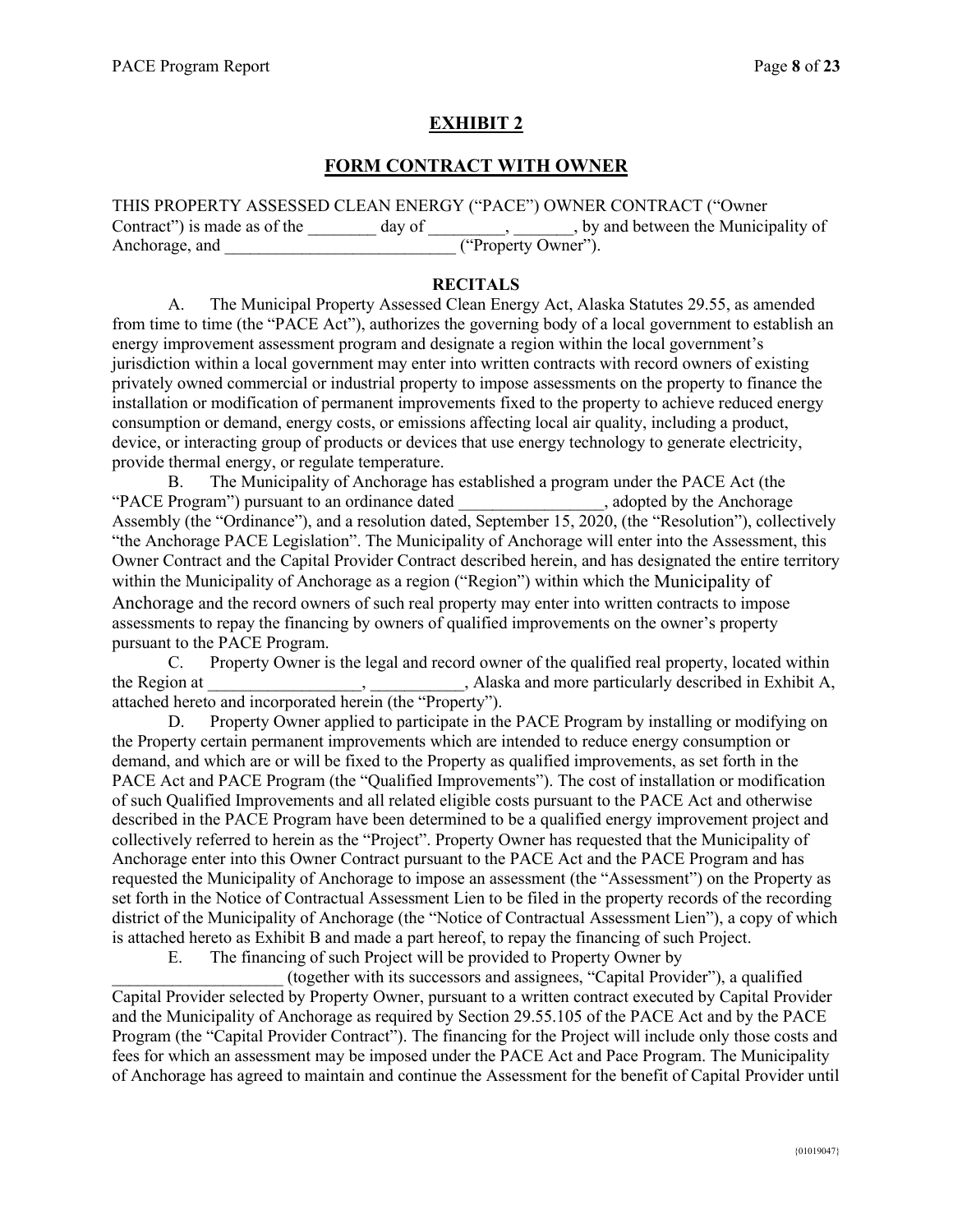such financing is repaid in full and to release the Assessment upon notice from Capital Provider of such payment, or enforce the lien securing the Assessment.

F. Pursuant to Section 29.55.105(a)(2) of the PACE Act, the Municipality of Anchorage may contract with the governing body of another taxing unit to perform the duties of the Municipality of Anchorage relating to collection of assessments imposed by the Local Government under this section (the "Agent").

#### **AGREEMENT**

The parties hereby agree as follows:

1. Imposition of Assessment. In consideration for the financing advanced or to be advanced to Property Owner by Capital Provider for the Project under the PACE Program pursuant to the Capital Provider Contract, Property Owner hereby requests and agrees to the imposition by the Municipality of Anchorage of the Assessment in the amount of \$ plus all interest, fees, penalties, costs, and other sums due under and/or authorized by the PACE Act, PACE Program and the financing documents between Property Owner and Capital Provider (the "Financing Documents") which are described on Exhibit C attached hereto and made a part hereof by reference. Property Owner promises and agrees to pay such amount and interest to the Municipality of Anchorage, in care of or as directed by Capital Provider, in satisfaction of the Assessment imposed pursuant to this Owner Contract, the Capital Provider Contract and the PACE Act. Accordingly, the Municipality of Anchorage hereby imposes the Assessment on the Property to secure the payment of such amounts, in accordance with the requirements of the PACE Program and the provisions of the PACE Act.

2. Maintenance and Enforcement of Assessment. In consideration for Capital Provider's agreement to advance financing to Property Owner for the Project pursuant to the Financing Documents, the Municipality of Anchorage agrees to maintain and continue the Assessment on the Property for the benefit of Capital Provider until the Assessment, including all interest, fees, penalties, costs, and other sums due under and authorized by the PACE Act, PACE Program and the Financing Documents are paid in full, and to release the Assessment upon notice from Capital Provider of such final payment. The Municipality of Anchorage agrees to collect Assessment Installments, as defined herein, and to enforce the Assessment against the Property for the benefit of Capital Provider in the event of a payment default by Property Owner. When the Assessment amount together with any prepayment premium, and/or default penalties and interest, if any, has been paid in full, upon notice from Capital Provider that all amounts owing have been paid in full, the Municipality of Anchorage will execute a release of the Assessment and this Owner Contract. Thereafter, the Municipality of Anchorage will record the release.

3. Installments. The Assessment, including the amount financed and interest, is due and payable in installments ("Assessment Installments", collectively, the "Assessments"), as set forth in the Notice of Contractual Assessment Lien and the Financing Documents. As of the effective year [#] and each year thereafter for the term identified in the Notice of Contractual Assessment Lien, the Assessment shall either be placed on the Property's tax bill or a stand-alone bill for account #[ENTER PROPERTY ID] by the Municipality of Anchorage or its Agent. Property Owner agrees that the Assessment will be included on the Property's tax bill or stand-alone bill and agrees to repay all Assessment obligations which are due and payable to the Local Government on the date designated on the Property's tax bill or stand-alone bill for payment of the Assessment Installment. [The Assessment shall include: (1) an application fee paid by Property Owner to the Municipality of Anchorage at loan closing, and (2) a recurring administration fee paid by Property Owner to the Municipality of Anchorage.]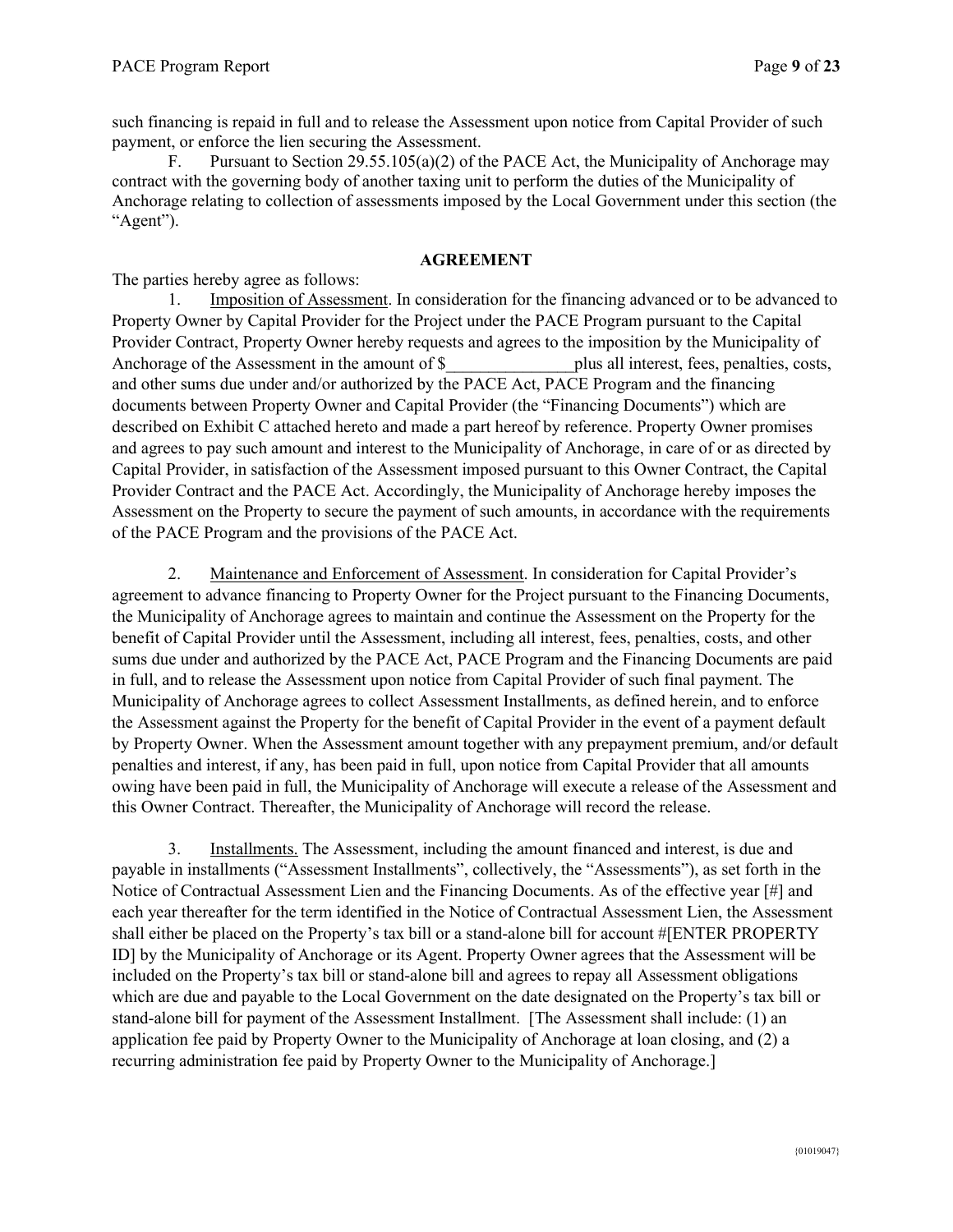4. Assignment of Right to Receive Installments. Capital Provider will have the right to assign or transfer the right to receive the Assessment Installments of the financing secured by the Assessment, provided all of the following conditions are met:

(a) The Municipality of Anchorage [and Agent] is notified in writing of the assignment or transfer and the address to which payment of the future Assessment Installments should be mailed at least 30 days before the next Assessment Installment is due according to the payment schedule included in the Notice of Contractual Assessment Lien and the Financing Documents; and

(b) The assignee or transferee of the right to receive the payments executes an explicit written assumption of all of Capital Provider's rights and obligations under Capital Provider Contract.

(c) Upon written notice to Property Owner and the Municipality of Anchorage [and Agent] of an assignment or transfer of the right to receive payments under the Capital Provider Contract that meets all of these conditions, the assignor shall be released of all of the obligations and rights of the Capital Provider under such Capital Provider Contract accruing after the date of the assignment assumed by and transferred to such assignee or transferee and all of such obligations and rights shall be assumed by and transferred to the assignee. Any attempt to assign or transfer the right to receive the payments under the Capital Provider Contract that does not meet all of these conditions is void.

5. Lien Priority and Enforcement. Pursuant to Section 29.55.135 of the PACE Act,

(a) Delinquent Assessment Installments will incur interest and penalties in the same manner and in the same amount as delinquent assessments as provided in Anchorage Municipal Code 19.20.260. In addition to penalties and interest as described herein, which shall be retained by the Capital Provider, the Municipality of Anchorage may add additional charges to recover costs and expenses, including attorney fees, incurred in a suit to collect a delinquent Assessment Installment in the same manner as in a suit to collect a delinquent property tax.

(b) The Assessment, together with all authorized fees, penalties, and interest thereon, (1) is a lien against the Property from the date on which the Notice of

Contractual Assessment Lien is filed in the property records of

\_\_\_\_\_\_\_\_\_\_\_\_\_\_\_\_\_\_, until the financing secured by the Assessment and all authorized fees, penalties and interest are paid in full; and

(2) such lien is prior and paramount to all liens except municipal tax liens and special assessments, pursuant to Section 29.55.135 of the PACE Act.

(c) The lien created by the Assessment runs with the land, and pursuant to Section 29.55.135 of the PACE Act, any portion of the Assessment that has not yet become due is not eliminated by foreclosure of a property tax lien. In the event of a sale or transfer of the Property, the obligation for the Assessment and the Property Owner's obligations under the Financing Documents will without further action by the Municipality of Anchorage, be transferred to, and assumed by, the succeeding property owner.

(d) In the event of a default by Property Owner in payment of the Assessment Installments called for by the Financing Documents, the lien created by the Assessment will be enforced by the Municipality of Anchorage in the same manner according to AS 29.45.320 – 29.45.470 that a property tax lien against real property may be enforced by a local government.

(e) In a suit to collect a delinquent Assessment Installment, the Municipality of Anchorage will be entitled to recover costs and expenses, including attorney's fees in the amount consistent with a suit to collect a delinquent property tax. Capital Provider shall be entitled to any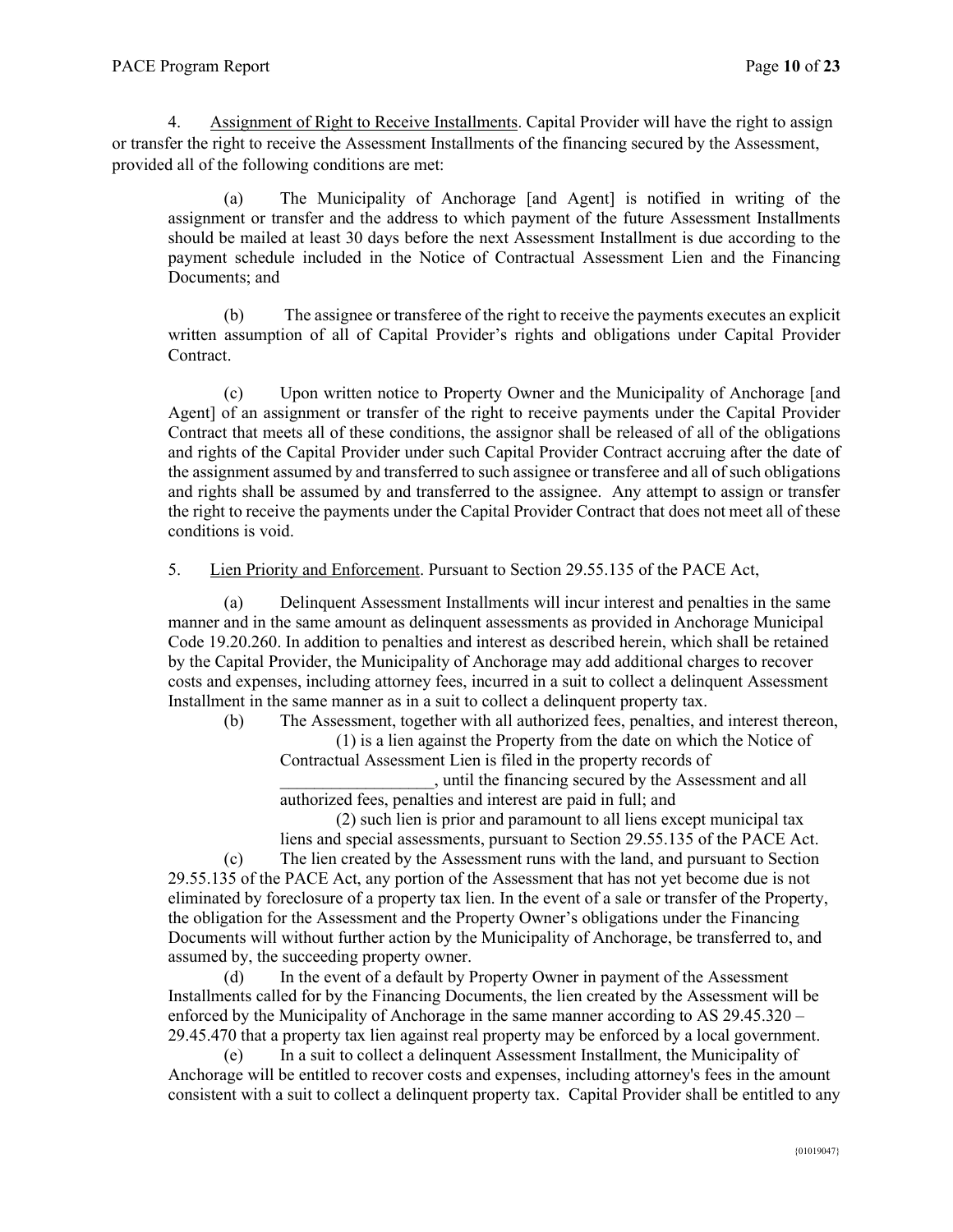additional sums due to it under the Financing Documents in connection with a suit to collect a delinquent Assessment Installment.

(f) After the Notice of Contractual Assessment Lien is recorded in the real property records of the Municipality of Anchorage, the lien created by the Assessment may not be contested on the basis that the improvement is not a "Qualified Improvement" or the project is not a "Project" under the terms of the PACE Act or PACE Program.

6. Written Contract Required by PACE Act. This Owner Contract constitutes a written contract for the Assessment between the Property Owner and the Municipality of Anchorage as required by Section 29.55.110 of the PACE Act. The Notice of Contractual Assessment Lien will be recorded in the property records of the Municipality of Anchorage as notice of the contractual Assessment, in accordance with the requirements of Section 29.55.130 of the PACE Act.

7. Qualified Improvements. Property Owner agrees that all improvements purchased, constructed and/or installed through financing obtained pursuant to this Owner Contract shall be permanently affixed to the Property and will transfer with the Property to a transferee in the event of and sale or assignment of the Property.

8. Construction and Definitions. This Owner Contract is to be construed in accordance with and with reference to the PACE Program and PACE Act. Terms used herein, and not otherwise defined herein, shall have the meanings ascribed to them in: (1) the PACE Program and/or (2) the PACE Act.

9. Notice. As required by Section 29.55.155 of the PACE Act, Property Owner has notified the holder(s) of any mortgage liens on the Property at least thirty (30) days prior to the date of this Owner Contract of Property Owner's intention to participate in the PACE Program.

10. Binding Effect. This Owner Contract inures to the benefit of the Municipality of Anchorage and is binding upon Property Owner, its heirs, successors, and assigns.

11. Notices. All notices and other communications required or permitted by this Owner Contract shall be in writing and mailed by certified mail, return receipt requested, addressed to the other party at its address shown below the signature of such party or at such other address as such party may from time to time designate in writing to the other party, and shall be effective from the date of receipt.

12. Governing Law. This Owner Contract shall in all respects be governed by and construed in accordance with the laws of the State of Alaska.

13. Entire Agreement. This Owner Contract constitutes the entire agreement between the Municipality of Anchorage and Property Owner with respect to the subject matter hereof and may not be amended or altered in any manner except by a document in writing executed by both parties.

14. Further Assurances. Property Owner further covenants and agrees to do, execute, and deliver, or cause to be done, executed, and delivered all such further acts for implementing the intention of this Owner Contract as may be reasonably necessary or required.

15. Captions. Paragraph and section titles are for convenience of reference only and shall not be of any legal effect.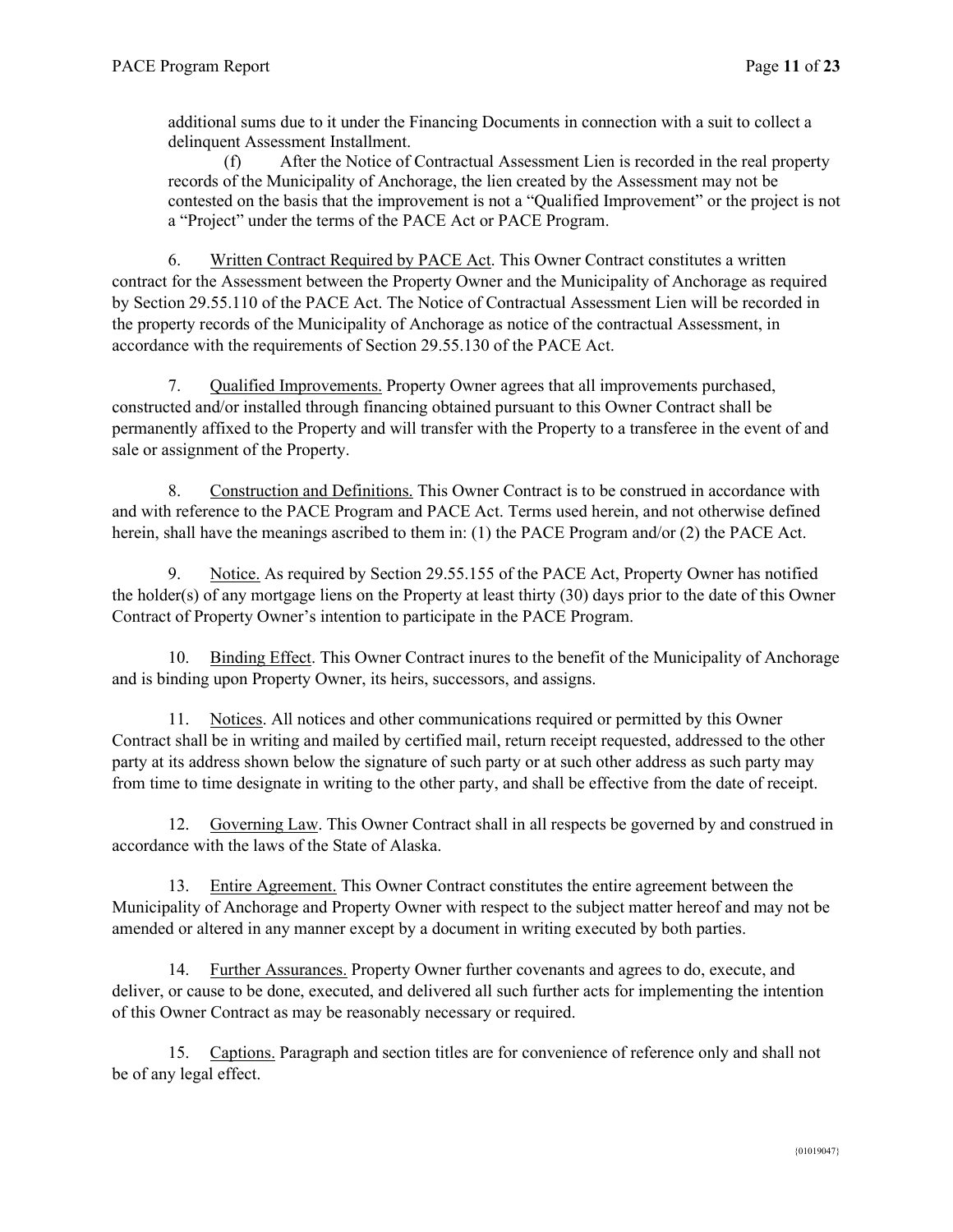16. Counterparts. This Owner Contract may be executed in any number of counterparts, each counterpart may be delivered originally or by electronic transmission, all of which when taken together shall constitute one agreement binding on the parties, notwithstanding that all parties are not signatories to the same counterpart.

17. Costs. No provisions of this Owner Contract will require the Municipality of Anchorage to expend or risk its own funds or otherwise incur any financial liability in the performance of any of its duties hereunder. Notwithstanding the foregoing, if the Municipality of Anchorage takes title to the Property, the Municipality of Anchorage will be subject to payment of future Assessment Installments due.

18. No Personal Liability. The Property Owner acknowledges that the members of the governing body and employees of the Municipality of Anchorage, and board members, executives, employees, and contractors of any third-party who enters into a contract with the Municipality of Anchorage to provide administrative services for the PACE Program are not personally liable as a result of exercising any rights or responsibilities under the PACE Program or any agreement in furtherance of the PACE Program.

19. Recitals. The Recitals to this Owner Contract are incorporated into this Owner Contract by this reference as if set forth in their entirety in this Owner Contract.

#### SIGNATURE PAGE TO PACE OWNER CONTRACT [1 OF 2] PROPERTY OWNER:

By: Name: Title: Address:

#### SIGNATURE PAGE TO PACE OWNER CONTRACT [2 OF 2] MUNICIPALITY OF ANCHORAGE:

By: Municipal Manager or Designee Name: Title: Address:

 $\mathcal{L}_\text{max}$  , and the set of the set of the set of the set of the set of the set of the set of the set of the set of the set of the set of the set of the set of the set of the set of the set of the set of the set of the

\_\_\_\_\_\_\_\_\_\_\_\_\_\_\_\_\_\_\_\_\_\_\_\_\_\_\_\_\_\_\_\_\_\_\_\_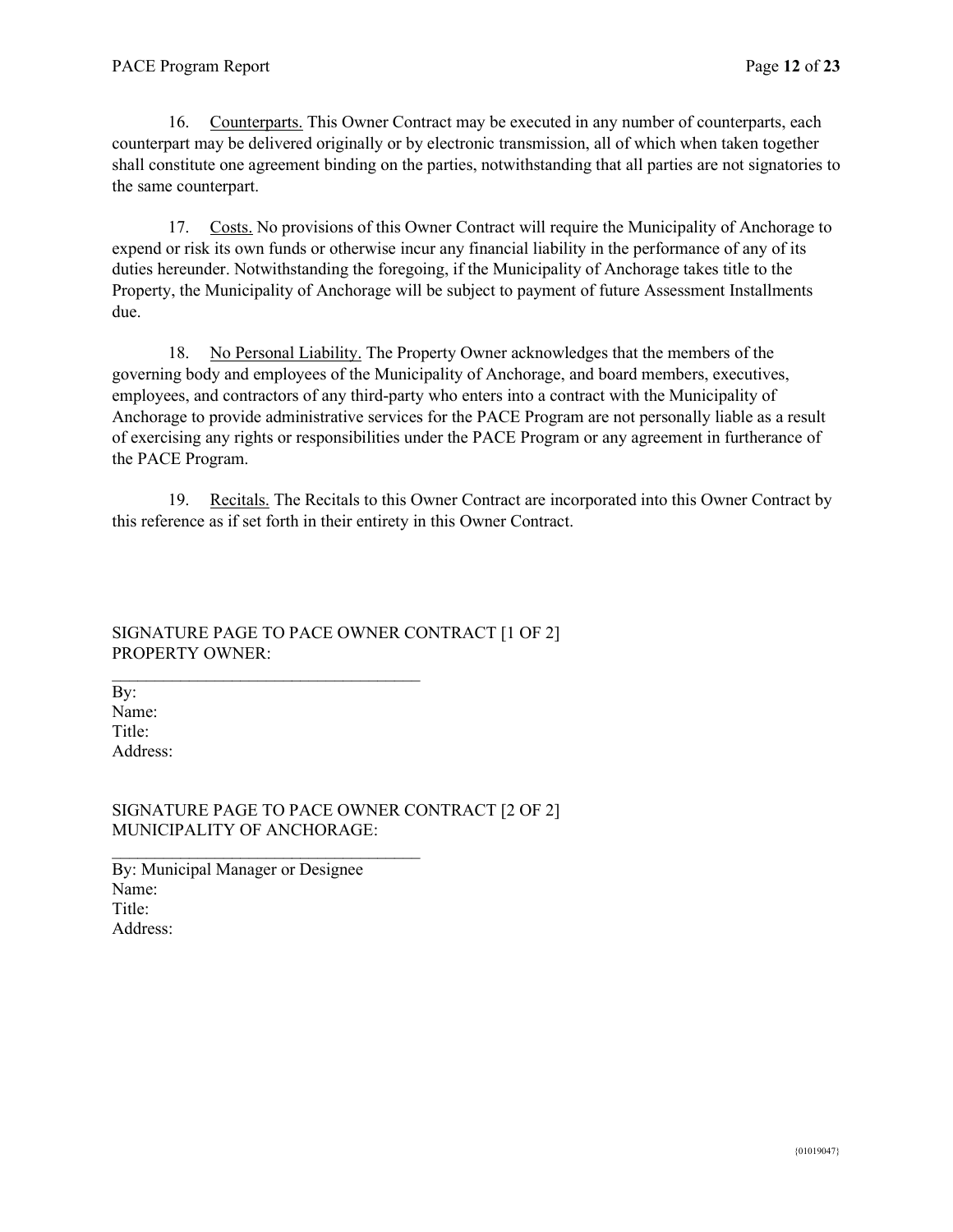# **EXHIBIT A: LEGAL DESCRIPTION OF PROPERTY**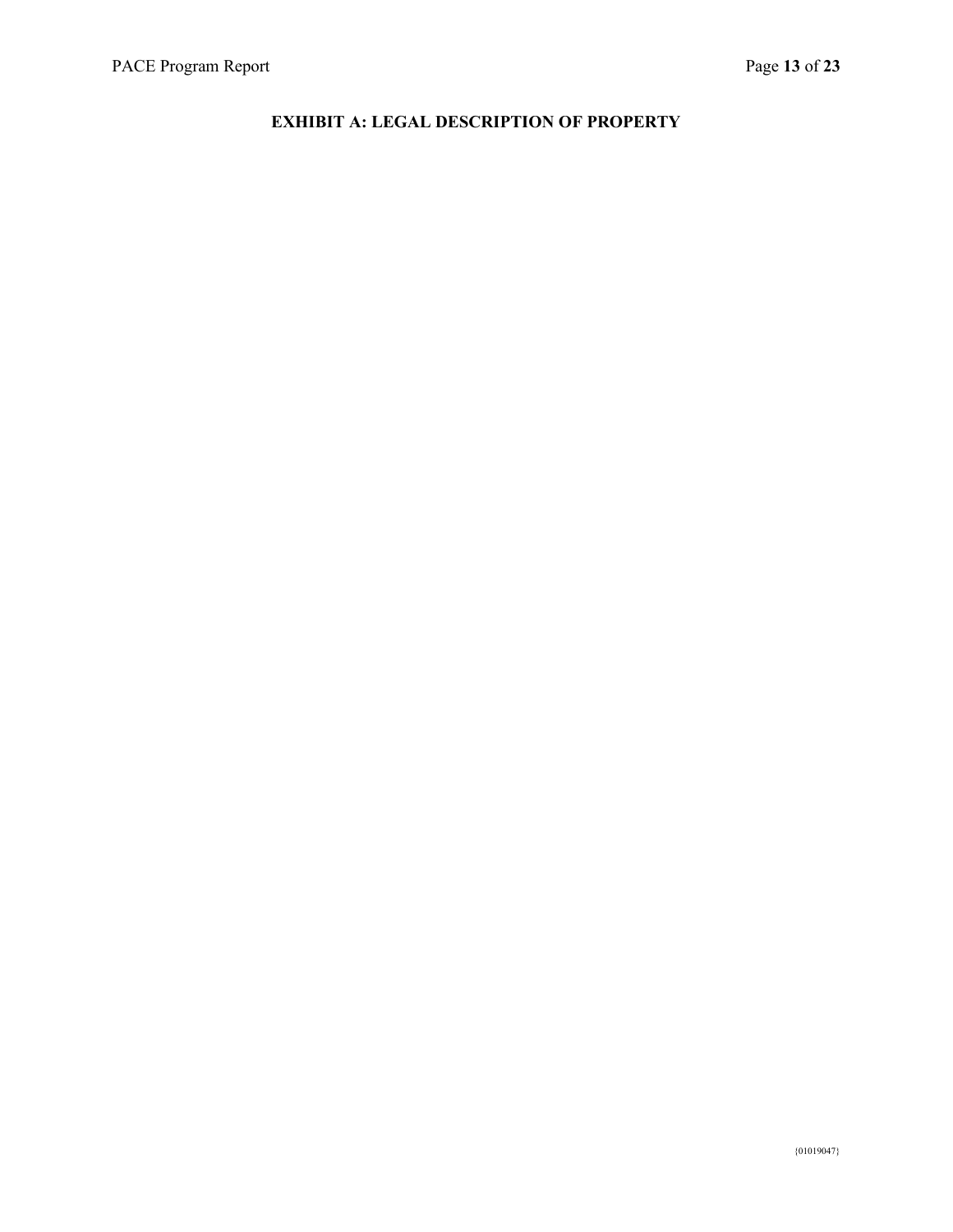#### **EXHIBIT B: NOTICE OF CONTRACTUAL ASSESSMENT LIEN PURSUANT TO PROPERTY ASSESSED CLEAN ENERGY ACT**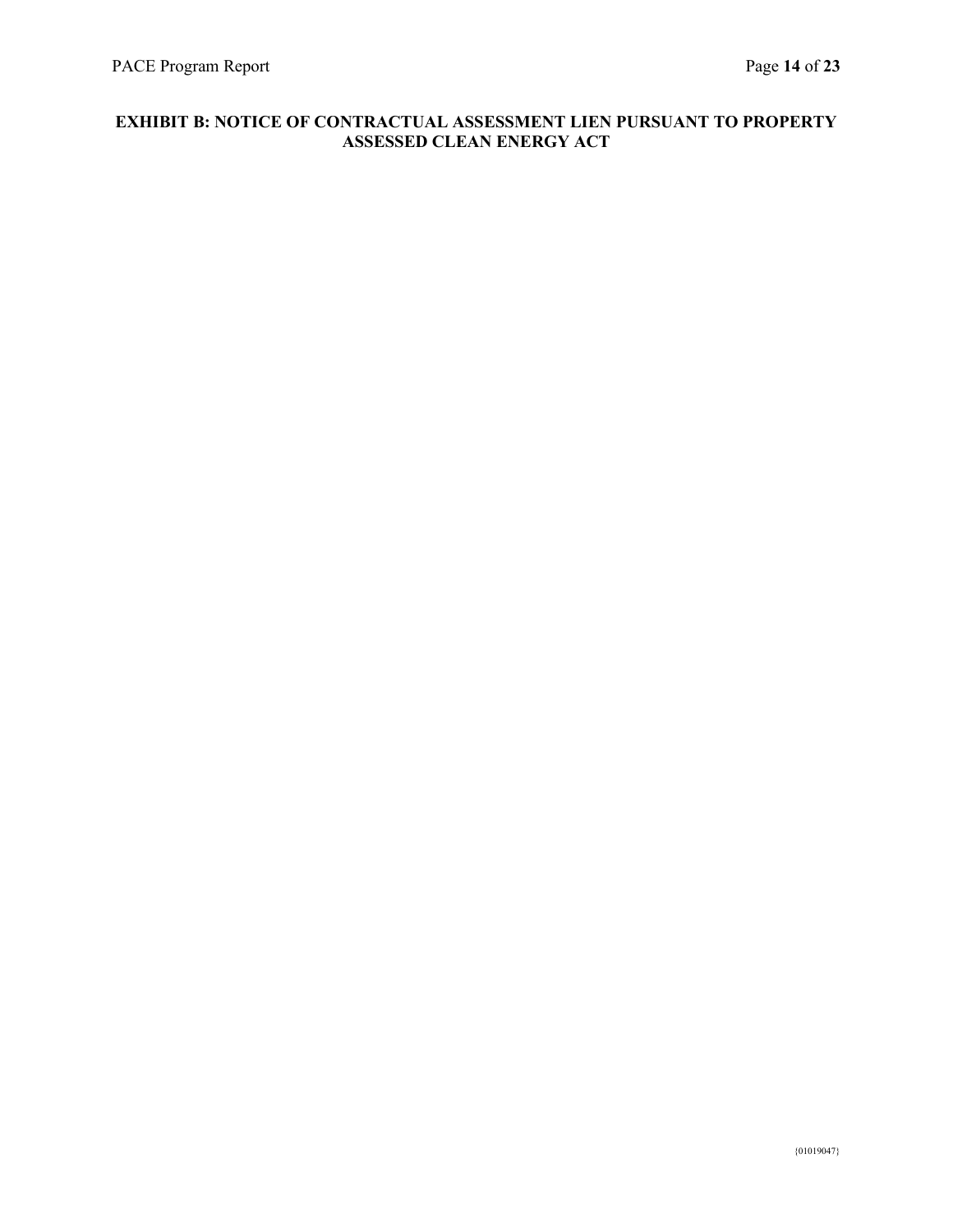### **EXHIBIT C: DESCRIPTION OF FINANCING DOCUMENTS**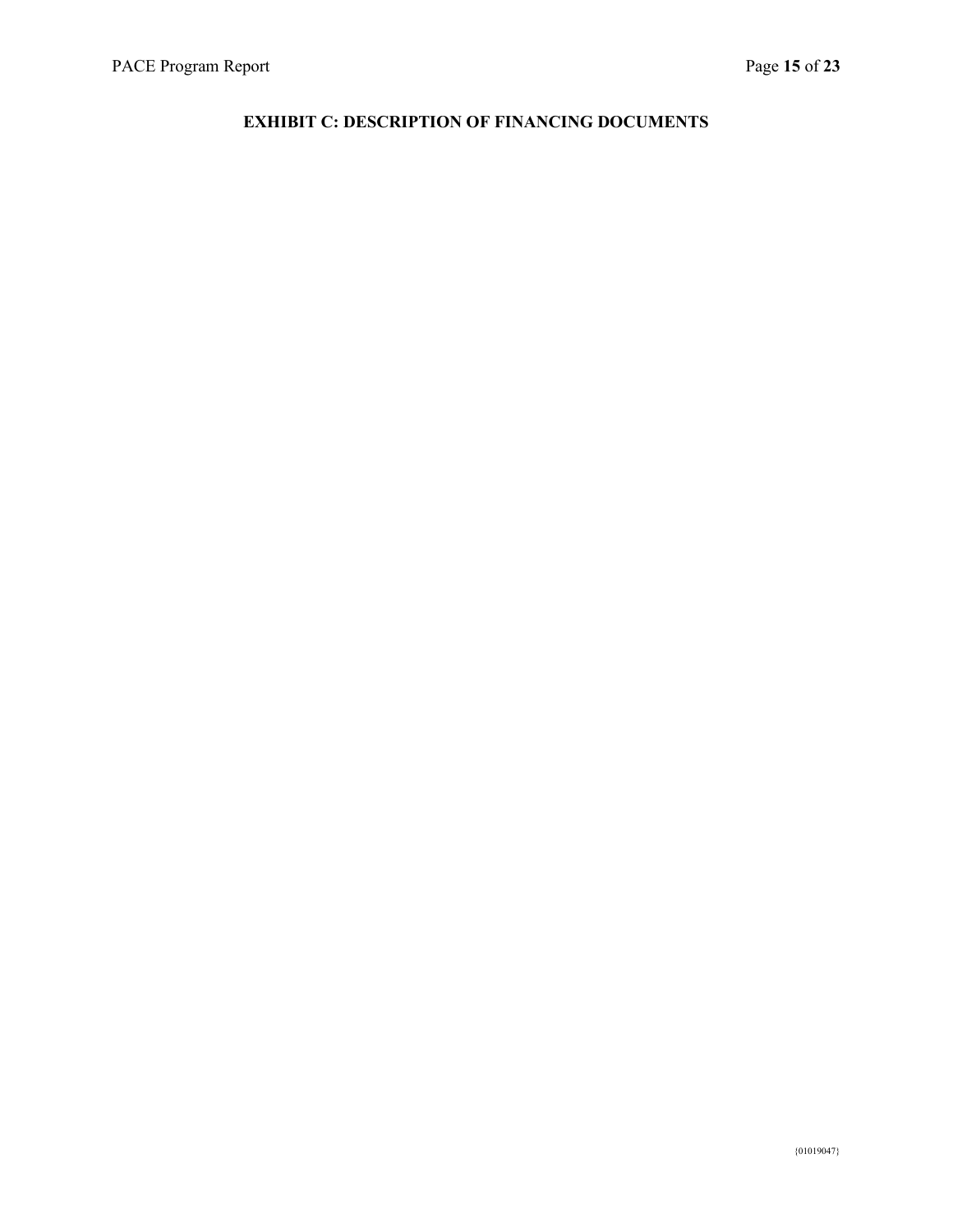#### **EXHIBIT 3**

#### **FORM CONTRACT WITH CAPITAL PROVIDER**

THIS PROPERTY ASSESSED CLEAN ENERGY ("PACE") CAPITAL PROVIDER CONTRACT (this "Capital Provider Contract") is made as of the \_\_\_\_\_\_\_\_\_ day of \_\_\_\_\_\_\_\_\_\_\_, \_\_\_\_\_\_\_\_, by and between the Municipality of Anchorage and  $($ together with its successors and assigns, "Capital Provider").

#### **RECITALS**

A. The Municipal Property Assessed Clean Energy Act, Alaska Statutes 29.55, as amended from time to time (the "PACE Act"), authorizes the governing body of a local government to establish an energy improvement assessment program and designate a region within the local government's jurisdiction within which a local government may enter into written contracts with record owners of existing privately owned commercial or industrial property to impose assessments on the property to finance the installation or modification of permanent improvements fixed to the property to achieve reduced energy consumption or demand, energy costs, or emissions affecting local air quality, including a product, device, or interacting group of products or devices that use energy technology to generate electricity, provide thermal energy, or regulate temperature.

B. The Municipality of Anchorage has established a program under the PACE Act (the "PACE Program") pursuant to Anchorage Assembly Resolution 2020-328 (the "Resolution") approved September 15, 2020, and Anchorage Ordinance No 2020-[##] approved \_\_\_\_\_\_\_\_\_\_\_\_\_, (the "Ordinance"), collectively "the Anchorage PACE Legislation"). The Municipality of Anchorage will enter into the Assessment, the Owner Contract and this Capital Provider Contract described herein, and has designated the entire territory within the Municipality of Anchorage as a region ("Region") within which the Municipality of Anchorage and the record owners of such real property may enter into written contracts to impose assessments to repay the financing by owners of qualified improvements on the owner's property pursuant to the PACE Program.

C. Property Owner is the legal and record owner of the qualified real property, located within the Region at  $\qquad \qquad , \qquad \qquad ,$  Alaska and more particularly described in Exhibit A, attached hereto and incorporated herein (the "Property"). Property Owner applied to participate in the PACE Program by installing or modifying on the Property certain permanent improvements which are intended to reduce energy consumption or demand, and which are or will be fixed to the Property as qualified improvements, as set forth in the PACE Act and PACE Program (the "Qualified Improvements"). The cost of installation or modification of such Qualified Improvements and all related eligible costs pursuant to the PACE Act and otherwise described in the PACE Program have been determined to be a qualified energy improvement project and collectively referred to herein as the "Project".

D. Property Owner and the Municipality of Anchorage have entered into a written contract as required by Section 29.55.105 of the PACE Act, a copy of which is attached hereto as Exhibit B and made a part hereof (the "Owner Contract"), in which Property Owner has requested that the Municipality of Anchorage impose an assessment (the "Assessment") on the Property as set forth in the Notice of Contractual Assessment Lien to be filed in the property records of the recording district of the Municipality of Anchorage, Alaska (the "Notice of Contractual Assessment Lien"), a copy of which is attached to the Owner Contract as Exhibit B, to repay the financing of such Project.

E. The financing for the Project (the "Financing") will be provided to Property Owner by Capital Provider in accordance with financing documents which are described on Exhibit C attached hereto and made a part hereof (the "Financing Documents"). Such Financing includes only those costs and fees for which an assessment may be imposed under the PACE Act and Pace Program. This Capital Provider Contract is entered into between the Municipality of Anchorage and Capital Provider, as required by Section 29.55.105 of the PACE Act, to authorize the Local Government to service the Assessment to provide for repayment of the Financing.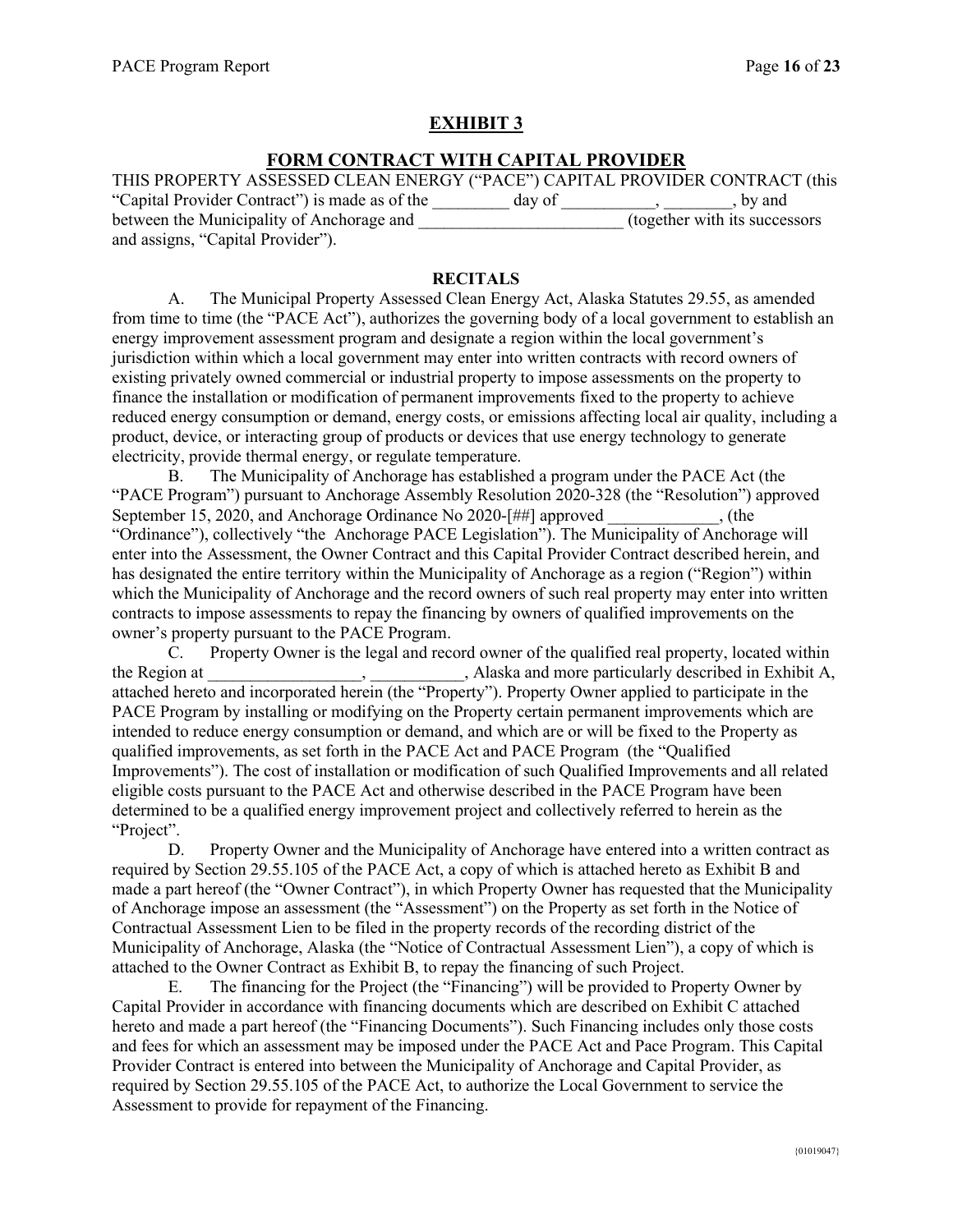F. Pursuant to Section 29.55.105(a)(2) of the PACE Act, the Municipality of Anchorage may contract with the governing body of another taxing unit to perform the duties of the Local Government relating to collection of assessments imposed by the Local Government under this section (the "Agent").

#### **AGREEMENT**

The parties hereby agree as follows:

1. Maintenance and Enforcement of Assessment. Capital Provider agrees to provide the project in the total amount of \$, according to the terms set out in the Financing for the Project in the total amount of \$ Financing Documents. In consideration for the Financing provided or to be provided by Capital Provider for the Project, and subject to the terms and conditions of this Capital Provider Contract, the Municipality of Anchorage agrees to maintain and continue the Assessment on the Property for the benefit of Capital Provider until the Financing, all contractual interest, any prepayment premium, additional penalties and interest imposed by the Capital Provider under the Financing Documents according to the Financing Documents, and any statutory penalties, interest, attorney's fees, or costs accrued in the event of default are paid in full. the Municipality of Anchorage will not release the Assessment until which time Capital Provider notifies the Municipality of Anchorage that all amounts owing have been paid in full. Upon notice from Capital Provider that all amounts owing have been paid in full, the Municipality of Anchorage will execute and record a release of the Assessment. The Municipality of Anchorage agrees to collect Assessment Installments, as defined here, and to enforce the Assessment against the Property for the benefit of Capital Provider in the event of a payment default by Property Owner in accordance with the provisions set forth in paragraph 6.

2. Installments. The Assessment, including the amount financed and interest, is due and payable in installments ("Assessment Installments", collectively, the "Assessments") as set forth in the Notice of Contractual Assessment Lien and the Financing Documents.

3. Assignment of Right to Receive Installments. Capital Provider will have the right to assign or transfer the right to receive the installments of the Assessment, provided all of the following conditions are met:

(a) The Municipality of Anchorage [and Agent] is notified in writing of the assignment or transfer and the address to which payment of the future Assessment Installments should be mailed at least 30 days before the next Assessment Installment is due according to the payment schedule included in the Notice of Contractual Assessment Lien and the Financing Documents; and

(b) The assignee or transferee of the right to receive the payments executes an explicit written assumption of all of Capital Provider's rights and obligations under this Capital Provider Contract.

(c) Upon written notice to Property Owner and the Municipality of Anchorage [and Agent] of an assignment or transfer of the right to receive payments hereunder that meets all of these conditions, the assignor shall be released of all of the rights and obligations of the Capital Provider under this Capital Provider Contract accruing after the date of the assignment assumed by and transferred to such assignee or transferee and all of such rights and obligations shall be assumed by and transferred to the assignee. Any attempt to assign or transfer the right to receive payments hereunder that does not meet all of these conditions is void.

4. Financing Responsibility. Capital Provider assumes full responsibility for determining the financial ability of the Property Owner to repay the Financing and for advancing the funds as set forth in the Financing Documents and performing Capital Provider's obligations and responsibilities thereunder.

5. Servicing of Assessment.

(a) Servicing. As of the effective year [#] and each year thereafter for the term identified in the Notice of Contractual Assessment Lien, the Assessment shall be placed on either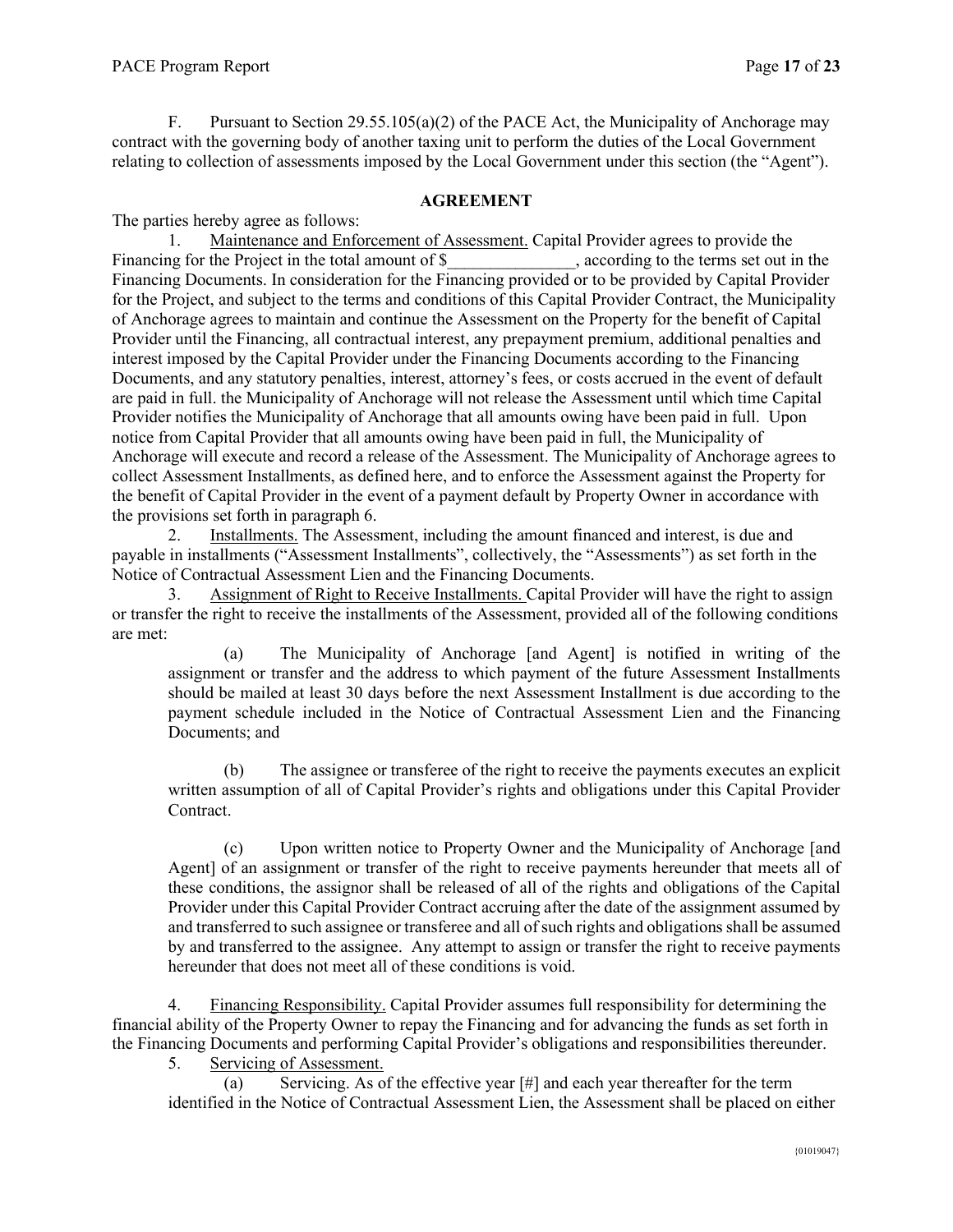the Property's tax bill or a stand-alone bill for account #[ENTER PROPERTY ID] by the Municipality of Anchorage or its Agent. Pursuant to the Owner Contract, the Property Owner has agreed that the Assessment will be included on the Property's tax bill or stand-alone bill and agrees to repay all Assessment obligations which are due and payable to the Municipality of Anchorage on the date designated on the Property's tax bill or stand-alone bill for payment of the Assessment Installment. [The Assessment shall include: (1) an application fee paid by Property Owner to the Municipality of Anchorage at loan closing, and (2) a recurring administration fee paid by Property Owner to the Municipality of Anchorage.]

(b) Remittances. All amounts collected by the Municipality of Anchorage related to an Annual Installment shall be remitted by the Municipality of Anchorage to the Capital Provider within thirty (30) business days of receipt by the Municipality of Anchorage. [The Assessment Installments paid by the Property Owner for the Capital Provider constitute "special revenues" as defined in 11 U.S.C. § 902(2) and, accordingly, the Capital Provider shall be permitted to grant third parties contractual liens on those special revenues that are due and payable to the Capital Provider, regardless of whether such Assessment Installments may be in the possession of the Municipality of Anchorage [or its Agent]].

6. Lien Priority and Enforcement. As provided in the Owner Contract and Section 29.55.135 of the PACE Act,

(a) Delinquent Assessment Installments will incur interest and penalties in the same manner and in the same amount as delinquent assessments as provided in Anchorage Municipal Code 19.20.260. In addition to penalties and interest as described herein, which shall be retained by the Capital Provider, the Municipality of Anchorage may add additional charges to recover costs and expenses, including attorney fees, incurred in a suit to collect a delinquent Assessment Installment in the same manner as in a suit to collect a delinquent property tax.

(b) The Assessment, together with all authorized, penalties and interest thereon, (1) is a lien against the Property from the date on which the Notice of

Contractual Assessment Lien is filed in the property records of

\_\_\_\_\_\_\_\_\_\_\_\_\_\_\_\_\_\_, until the financing secured by the Assessment and all authorized, penalties and interest are paid in full; and

(2) such lien is prior and paramount to all liens except municipal tax liens and special assessments, pursuant to Section 29.55.135 of the PACE Act.

(c) The lien created by the Assessment runs with the land, and pursuant to Section 29.55.135 of the PACE Act, any portion of the Assessment that has not yet become due is not eliminated by foreclosure of a property tax lien. In the event of a sale or transfer of the Property, the obligation for the Assessment and the Property Owner's obligations under the Financing Documents will without further action by the Municipality of Anchorage, be transferred to, and assumed by, the succeeding property owner.

(d) In the event of a default by Property Owner in payment of the Assessment Installments called for by the Financing Documents, the lien created by the Assessment will be enforced by the Municipality of Anchorage in the same manner according to AS 29.45.320 – 29.45.470 that a property tax lien against real property may be enforced by a local government.

(e) In a suit to collect a delinquent Assessment Installment, the Municipality of Anchorage will be entitled to recover costs and expenses, including attorney's fees in the amount consistent with a suit to collect a delinquent property tax. Capital Provider shall be entitled to any additional sums due to it under the Financing Documents in connection with a suit to collect a delinquent Assessment Installment.

(f) After the Notice of Contractual Assessment Lien is recorded in the real property records of the Municipality of Anchorage, the lien created by the Assessment may not be contested on the basis that the improvement is not a "Qualified Improvement" or the project is not a "Project" under the terms of the PACE Act or PACE Program.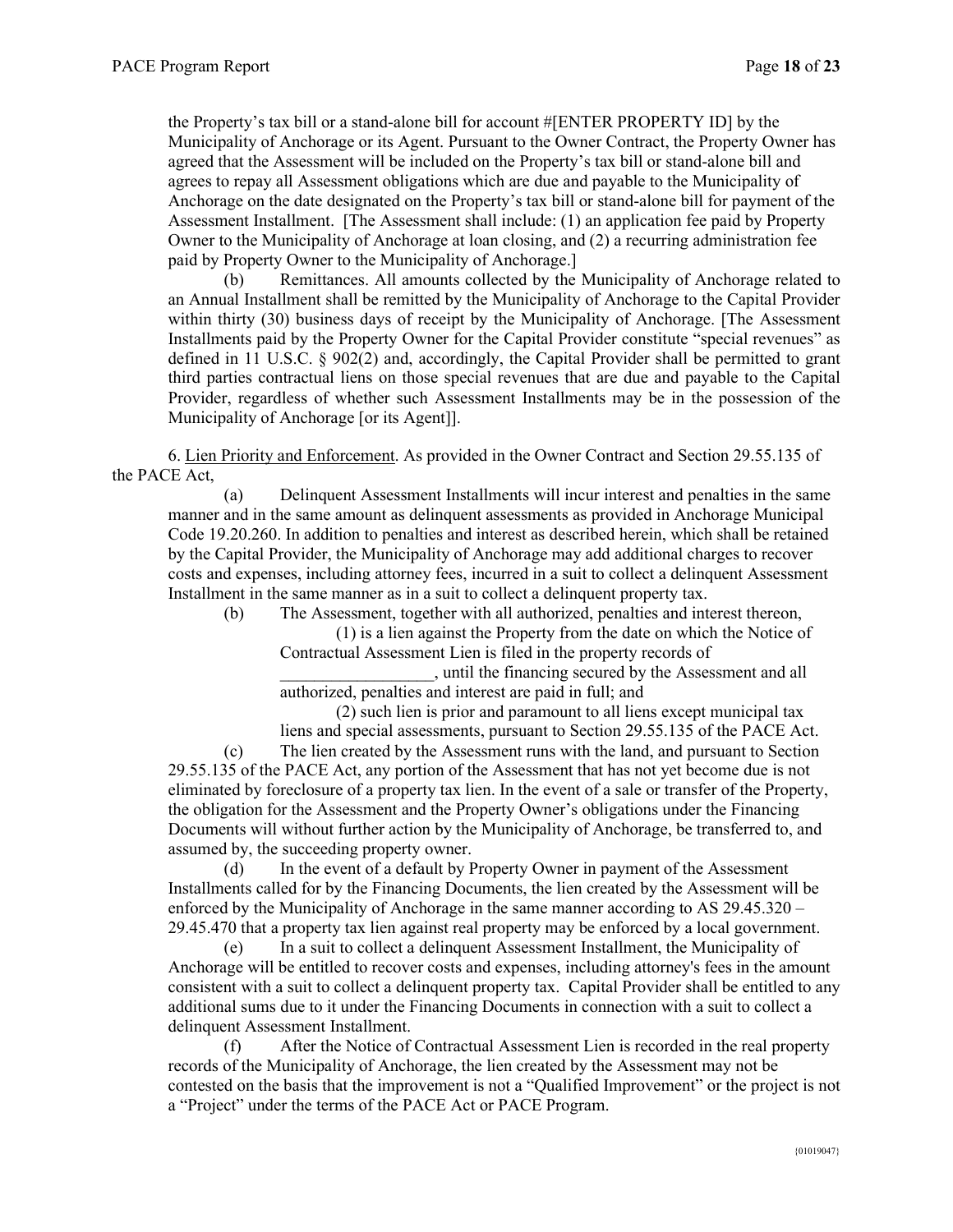(g) The Municipality of Anchorage agrees to send an annual notice of assessment to the Property Owner with the annual property tax notice each year there is an Assessment lien balance. This notification can be listed on page one of said tax notice or as a separate notification. Pursuant to Alaska Statute 29.45.350 the Capital Provider hereby requests the Municipality of Anchorage send to the Capital Provider a notice of any foreclosure list that includes the Property.

7. Limitations on the Municipality of Anchorage's Actions. Without the prior written consent of Capital Provider, the Municipality of Anchorage will not enter into any amendment or modification of or deviation from the Owner Contract. Notwithstanding the responsibilities of the Municipality of Anchorage under this Capital Provider Contract, the Municipality of Anchorage will not institute any legal action with respect to the Owner Contract, the Assessment, or the assessment lien without the prior written request of Capital Provider.

8. Limitations of the Municipality of Anchorage's Obligations. The Municipality of Anchorage undertakes to perform only such duties as are specifically set forth in this Capital Provider Contract, and no implied duties on the part of the Municipality of Anchorage are to be read into this Capital Provider Contract. The Municipality of Anchorage will not be deemed to have a fiduciary or other similar relationship with Capital Provider. The Municipality of Anchorage may request written instructions for action from Capital Provider and refrain from taking action until it receives satisfactory written instructions. The Municipality of Anchorage will have no liability to any person for following such instructions, regardless of whether they are to act or refrain from acting. No provisions of this Capital Provider Contract will require the Municipality of Anchorage to expend or risk its own funds or otherwise incur any financial liability in the performance of any of its duties hereunder. Notwithstanding the foregoing or anything contained herein to the contrary, if the Municipality of Anchorage takes title to the Property, the Municipality of Anchorage will be obligated to pay any Assessment Installments due or that become due while the Municipality of Anchorage holds title to the Property, pursuant to the PACE Act and the Owner Contract.

9. No Personal Liability. The Property Owner acknowledges that the members of the governing body and employees of the Municipality of Anchorage, and board members, executives, employees, and contractors of any third-party who enters into a contract with the Municipality of Anchorage to provide administrative services for the PACE Program are not personally liable as a result of exercising any rights or responsibilities under the PACE Program or any agreement in furtherance of the PACE Program.

10. Capital Provider's Warranties and Representations. With respect to this Capital Provider Contract, Capital Provider hereby warrants and represents that on the date on which Capital Provider executes this Capital Provider Contract:

(a) Capital Provider is a qualified Capital Provider under the PACE Program and is fully qualified under the PACE Program to enter into this Capital Provider Contract and the Financing Documents;

(b) Capital Provider has independently and without reliance upon the Municipality of Anchorage conducted its own credit evaluation, reviewed such information as it has deemed adequate and appropriate, and made its own analysis of the Owner Contract, the Project, and Property Owner's financial ability to perform the financial obligations set out in the Financing Documents; and

(c) Capital Provider has not relied upon any investigation or analysis conducted by, advice or communication from, or any warranty or representation by the Municipality of Anchorage or any agent or employee of the Municipality of Anchorage express or implied, concerning the financial condition of the Property Owner or the tax or economic benefits of an investment in the Assessment.

11. Written Contract Required by the PACE Act. This Capital Provider Contract constitutes a written contract between the Municipality of Anchorage and Capital Provider, pursuant to Section 29.55.105(b) and 29.55.110(a)(2) of the PACE Act.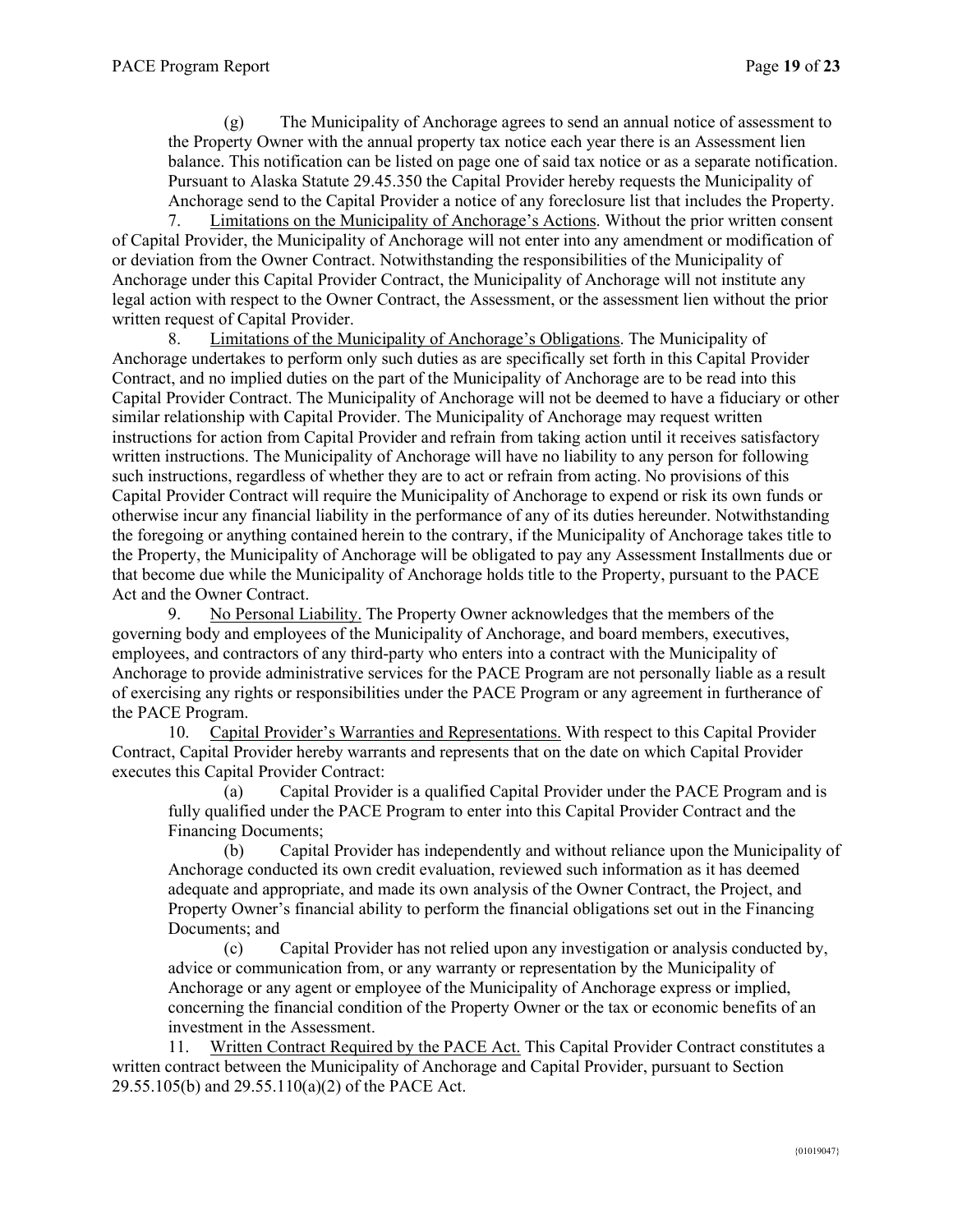12. Construction and Definitions. This Capital Provider Contract is to be construed in accordance with and with reference to the PACE Program and PACE Act. Terms used herein, and not otherwise defined herein, shall have the meanings ascribed to them in: (1) the Notice of Contractual Assessment Lien, (2) the Owner Contract, (3) the PACE Report, and/or (4) the PACE Act.

13. Binding Effect. This Capital Provider Contract is binding upon and shall inure to the benefit of the parties hereto and their respective heirs, representatives, successors, and assigns.

14. Notices. All notices and other communications required or permitted hereunder shall be in writing and mailed by certified mail, return receipt requested, addressed to the other party at the address stated below the signature of such party or at such other address as such party may from time to time designate in writing to the other party, and shall be effective from the date of receipt.

15. Governing Law. This Capital Provider Contract shall in all respects be governed by and construed in accordance with the laws of the State of Alaska.

16. Entire Agreement. This Capital Provider Contract constitutes the entire agreement between the parties with respect to the subject matter hereof and shall not be amended or altered in any manner except by a document in writing executed by both parties.

17. Captions. Paragraph and section titles are for convenience of reference only and shall not be of any legal effect.

18. Counterparts. This Capital Provider Contract may be executed in any number of counterparts, each counterpart may be delivered originally or by electronic transmission, all of which when taken together shall constitute one agreement binding on the parties, notwithstanding that all parties are not signatories to the same counterpart.

19. Certification. The Municipality of Anchorage certifies that the PACE Program has been duly adopted and is in full force and effect on the date of this Capital Provider Contract. The Assessment has been imposed on the Property as a lien in accordance with the PACE Owner Contract and the PACE Act. The Municipality of Anchorage has not assigned or transferred any interest in the Assessment or the PACE Owner Contract.

20. Recitals. The Recitals to this Capital Provider Contract are incorporated into this Capital Provider Contract by this reference as if set forth in their entirety in this Capital Provider Contract.

--- SIGNATURE PAGE TO PACE CAPITAL PROVIDER CONTRACT [1 OF 2] CAPITAL PROVIDER:

By: Name: Title: Address:

--- SIGNATURE PAGE TO PACE CAPITAL PROVIDER CONTRACT [2 OF 2] THE MUNICIPALITY OF ANCHORAGE:

By: Municipal Manager or Designee Name: Title: Address:

 $\mathcal{L}_\text{max}$  , and the set of the set of the set of the set of the set of the set of the set of the set of the set of the set of the set of the set of the set of the set of the set of the set of the set of the set of the

 $\mathcal{L}_\text{max}$  , and the set of the set of the set of the set of the set of the set of the set of the set of the set of the set of the set of the set of the set of the set of the set of the set of the set of the set of the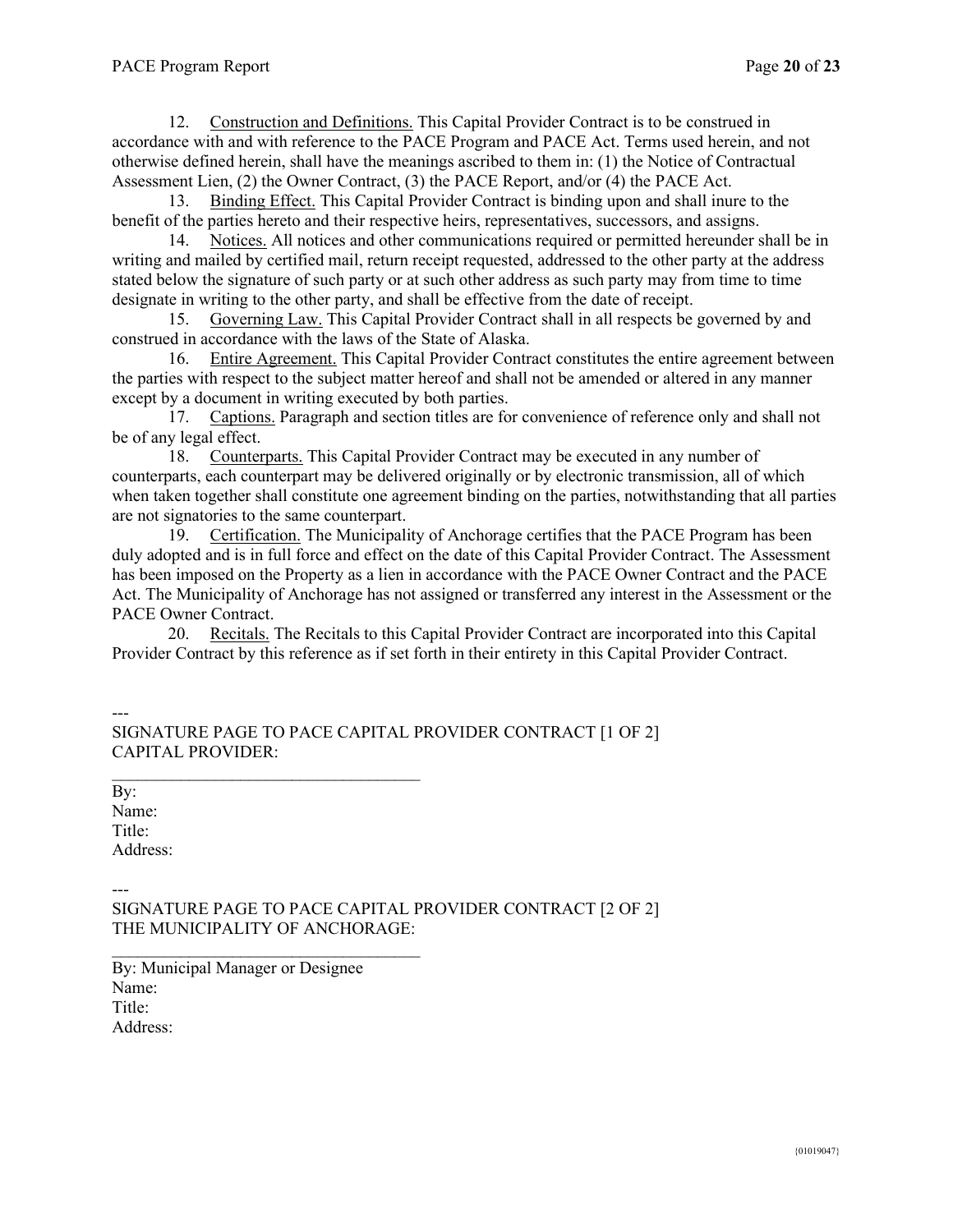#### **EXHIBIT A: PROPERTY LEGAL DESCRIPTION**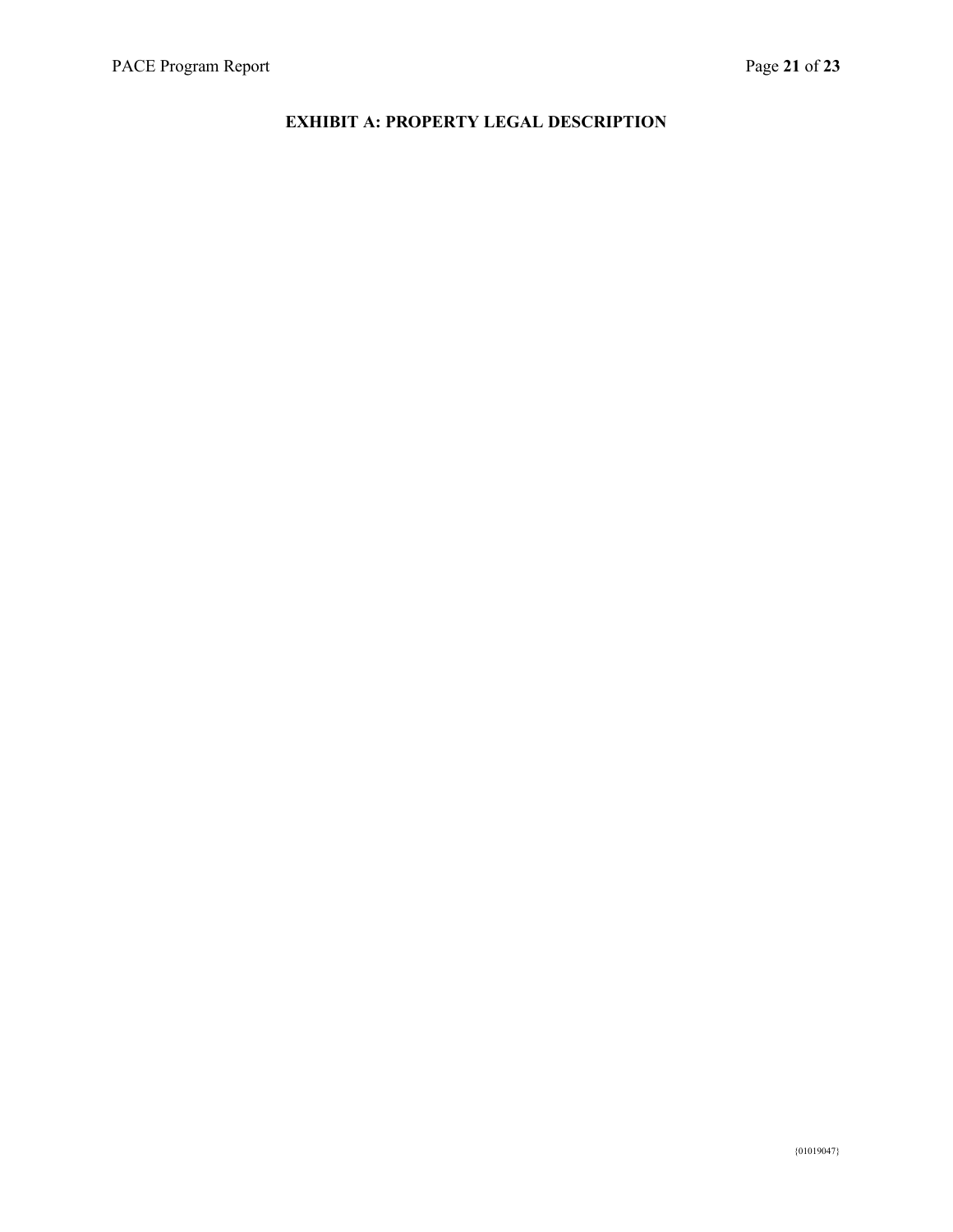#### **EXHIBIT B: OWNER CONTRACT & NOTICE**